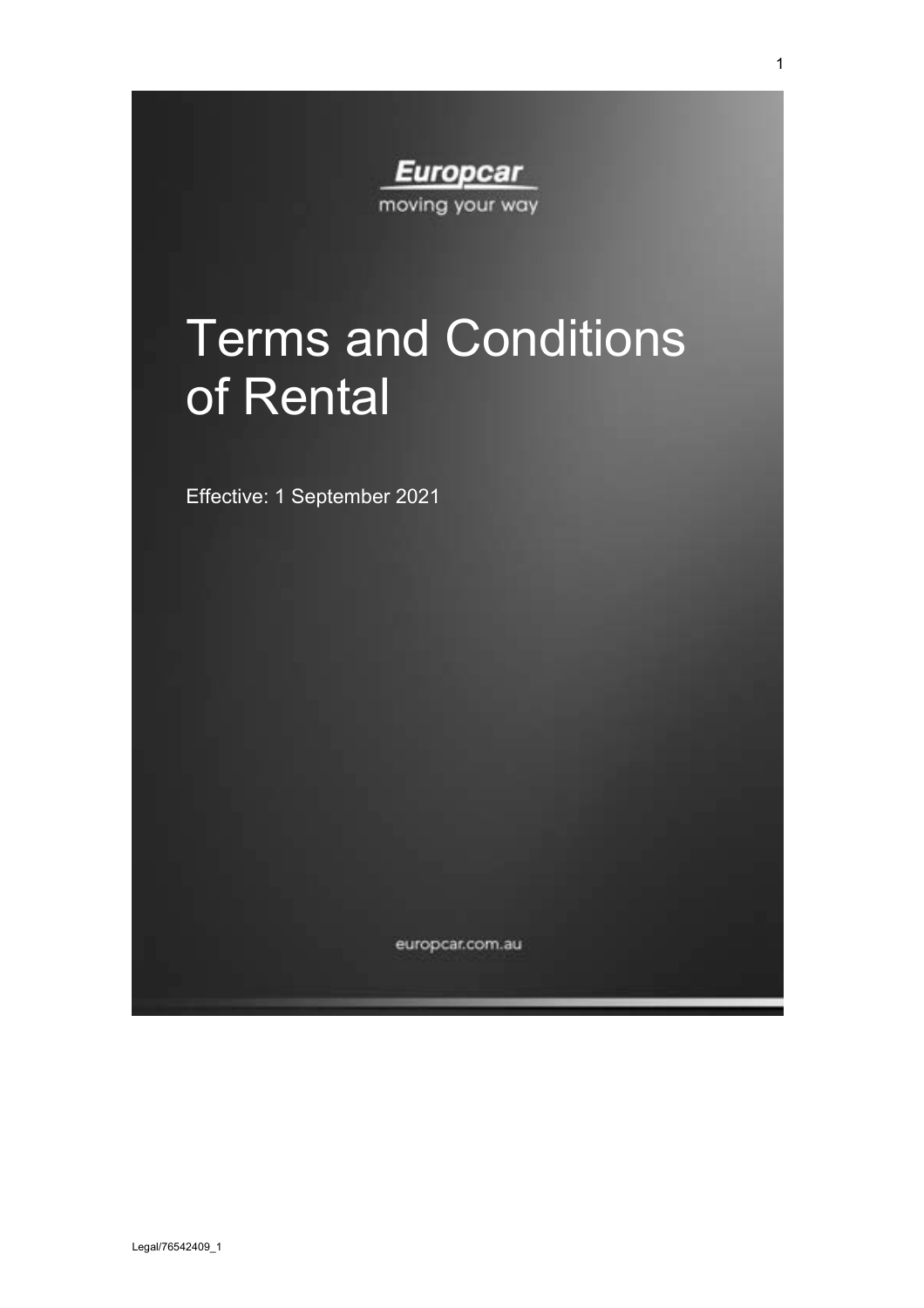# **Europcar Terms and Conditions**

| 1              | <b>Your Rental Contract</b>                                | 3              |
|----------------|------------------------------------------------------------|----------------|
| 2              | <b>Rental Period</b>                                       | 3              |
| 3              | Costs, charges & payment                                   | 4              |
| 4              | Damage Cover and payment of the Damage Liability Fee (DLF) | 5              |
| 5              | <b>Exclusions to Damage Cover</b>                          | 7              |
| 6              | <b>Customer Own Insurance</b>                              | $\overline{7}$ |
| 7              | Your responsibilities                                      | 8              |
| 8              | <b>Our Responsibilities</b>                                | 12             |
| 9              | Roadside Assistance, breakdown, accidents & repair         | 12             |
| 10             | <b>Accidents and Accident reporting</b>                    | 13             |
| 11             | <b>End of the Rental Contract</b>                          | 14             |
| 12             | <b>Termination of the Rental Contract</b>                  | 14             |
| 13             | <b>Applicable law</b>                                      | 15             |
| 14             | <b>Code of Practice</b>                                    | 15             |
| 15             | <b>Dispute Resolution</b>                                  | 15             |
| 16             | <b>Privacy Policy</b>                                      | 16             |
| 17             | <b>General</b>                                             | 16             |
| 18             | <b>Definitions</b>                                         | 17             |
|                | <b>Linkt Terms and Conditions</b>                          |                |
| 1              | Interpretation                                             | 20             |
| 2              | <b>Creation of Linkt Rental Account</b>                    | 20             |
| 3              | <b>Your Linkt Rental Product</b>                           | 20             |
| 4              | When You should contact Linkt                              | 20             |
| 5              | <b>Tolls and Fees payable</b>                              | 21             |
| 6              | <b>Payment</b>                                             | 21             |
| $\overline{7}$ | <b>Errors in charging Tolls and Fees</b>                   | 22             |
| 8              | <b>Linkt Rental Account Statement</b>                      | 22             |
| 9              | What to do if a Vehicle or its number plates are stolen    | 22             |
| 10             | <b>GST</b>                                                 | 23             |
| 11             | Liability                                                  | 23             |
| 12             | Consent to use and disclose information                    | 23             |
| 13             | <b>Complaints, questions and disputes</b>                  | 24             |
| 14             | <b>Suspension or Termination</b>                           | 24             |
| 15             | When these Linkt Terms and Conditions end                  | 25             |
| 16             | <b>Notices</b>                                             | 25             |
| 17             | General                                                    | 26             |
| 18             | <b>Definitions</b>                                         | 27             |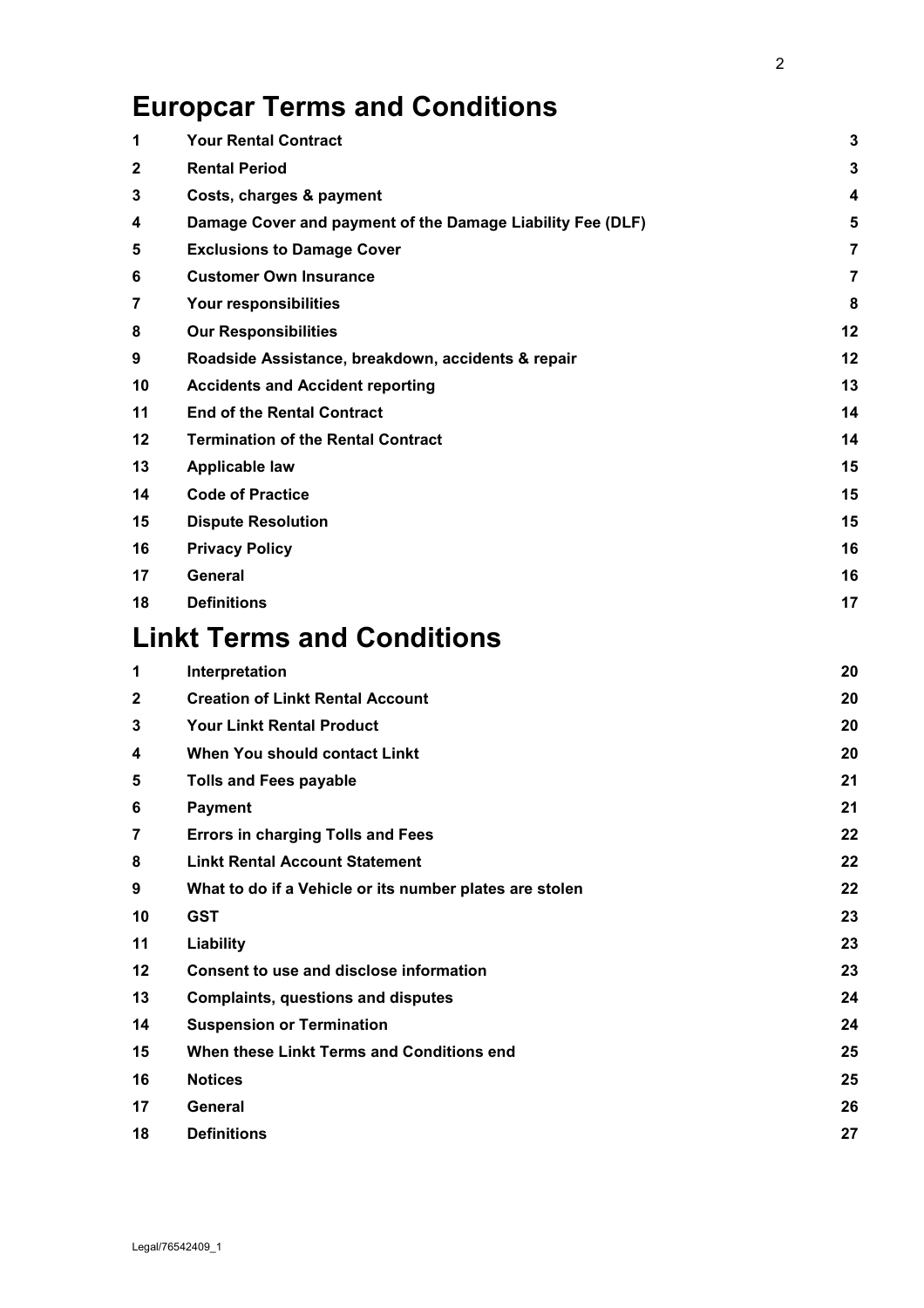#### <span id="page-2-0"></span>**1 Your Rental Contract**

- 1.1 This Contract (**Rental Contract**) You have entered into with Europcar comprises:
	- (a) the rental document for the hire of the Vehicle (**Rental Agreement**);
	- (b) the confirmation email where You have pre-booked Your rental online or through Our call centre;
	- (c) the Europcar Privacy Policy; and
	- (d) these terms and conditions of rental (**Terms and Conditions**).

When We refer to the Rental Contract We mean all of these documents read together.

- 1.2 Please read the Rental Contract carefully. If there is anything that You or an Authorised Driver do not understand please ask at the Rental Station before signing the Rental Contract, as Your signature is Your acknowledgement that You have read and understood the Rental Contract in its entirety and that You agree to be bound by it.
- 1.3 We use electronic signatures as a means of entry into the Rental Contract. When You insert an electronic signature, You consent to the use of this means of acknowledgment and acceptance of these Terms and Conditions and Your obligations under the Rental Contract.

#### <span id="page-2-1"></span>**2 Rental Period**

- 2.1 Your rental of the Vehicle from Us is for the Rental Period and at the rate shown in the Rental Agreement.
- 2.2 The Vehicle **must** be returned to the Rental Station on the date and by the time shown in the Rental Agreement. If You return the Vehicle:
	- (a) earlier than the date and time shown in the Rental Agreement We will not refund any unused daily Rental Charges to You unless You provide a reasonable explanation in which case We may allow a refund to be made but the daily rate will be adjusted for the actual days used; or
	- (b) to a Rental Station other than that shown in the Rental Agreement a one-way fee may apply.
- 2.3 We understand that circumstances change and that You may require the Vehicle for longer than the Rental Period. If so, You must notify Us at least 2 hours prior to the expiration of the Rental Period.
- 2.4 If We have agreed to an extension of the Rental Period and Your extended Rental Period is longer than 30 days, You **must** take the Vehicle to Your nearest Europcar Rental Station on day 29 and every 30 days thereafter to pay Your additional Rental Charges for the extended Rental Period unless You have Our prior written agreement varying these conditions.
- 2.5 If You fail to notify Us at least 2 hours before the expiration of the Rental Period that You require an extension, We may:
	- (a) terminate the Rental Contract; and
	- (b) if the location of the Vehicle is known, recover it by lawful means or if it is unknown, after making reasonable attempts to contact You, report the Vehicle as stolen to the Police.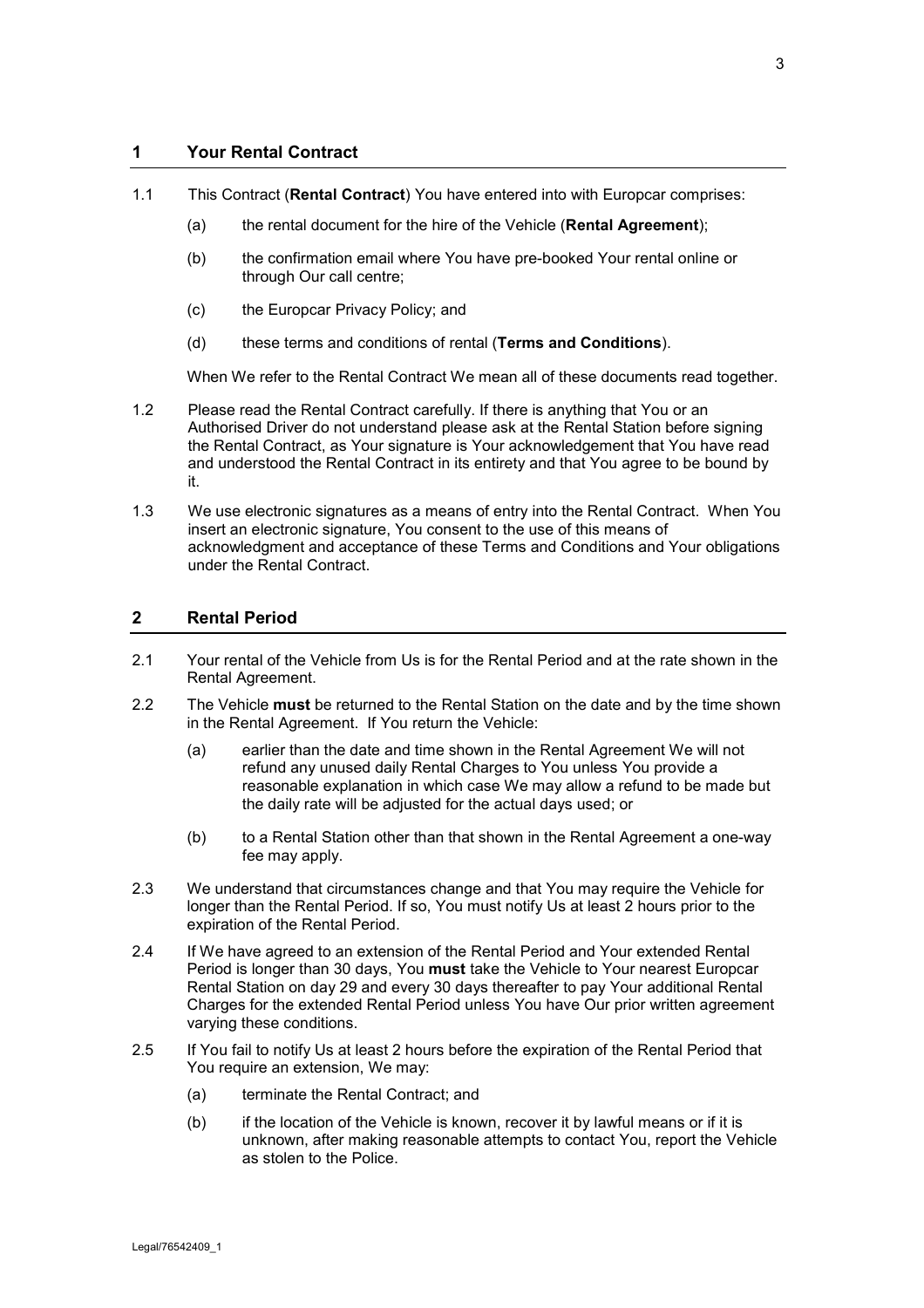#### 2.6 **Cancellation and 'No Show'**

- (a) You may cancel Your rental free of charge provided You give Us at least 48 hours' notice before the Rental Period is due to start. Wherever possible You should use the same communication channel to cancel Your rental You used when booking the Vehicle, alternatively, You can contact Our Call Centre on 1300 13 13 90 to cancel the rental.
- (b) If You have prepaid Your rental but cancel giving us less than 48 hours' notice before the Rental Period is due to start the prepaid amount will be refunded less a cancellation charge.
- (c) If You have prepaid Your rental but fail to cancel Your reservation and fail to pick up the Vehicle the prepaid amount will be refunded less a 'No Show' charge;
- (d) If You have not prepaid Your rental but have lodged Your Europcar Account details with Us We will guarantee Your Vehicle until close of business on the day Your rental is due to start. However, if You use this facility to guarantee Your reservation and You:
	- (i) give Us less than 48 hours' notice of cancellation before the Rental Period is due to start; or
	- (ii) fail to cancel Your reservation and fail to pick up the Vehicle on the day Your rental is due to start,

You agree that We may charge the cancellation charge or 'No Show' charge against Your Europcar Account to reflect the fact that We held the Vehicle for You without any rental transaction taking place.

(e) If We cancel or fail to cancel the booking You will be fully reimbursed any sums You have paid to Us for the booking.

#### <span id="page-3-0"></span>**3 Costs, charges & payment**

- 3.1 Payment by Debit Card of amounts due under the Rental Contract is not acceptable on all Vehicles or at all Rental Stations and may require an acceptable form of identification in addition to presentation of Your driver's licence. Before entering into the Rental Contract You should check with the Rental Station that the credit card or Debit Card You propose is acceptable to Us.
- 3.2 At the Start of Rental You must provide Your acceptable credit card or Debit Card and as security We may pre-authorise Your total estimated Rental Charges plus a deposit, less any prepaid amounts.
- 3.3 When collecting and returning the Vehicle the primary cardholder **must** be present.
- <span id="page-3-1"></span>3.4 At the end of the Rental Period You **must** pay:
	- (a) the Rental Charges;
	- (b) all reasonable costs to return the Vehicle to the same condition it was in at the Start of Rental, subject to reasonable wear and tear, including but not limited to extra cleaning and;
	- (c) any amounts payable under clauses:
		- (i) [3.8 \(](#page-4-1)Linkt Rental Product for tolling);
		- (ii) [3.9 \(](#page-4-2)fines, infringements, penalties and court fees);
		- (iii) [4.1](#page-4-3) (Damage Liability Fee); and
		- (iv) [5.1,](#page-6-2) [5.2](#page-6-3) or [5.3\(b\)](#page-6-4) (Exclusions to Damage Cover).
- 3.5 Invoices and payment receipts will be sent to You electronically to the email address nominated on Your booking application.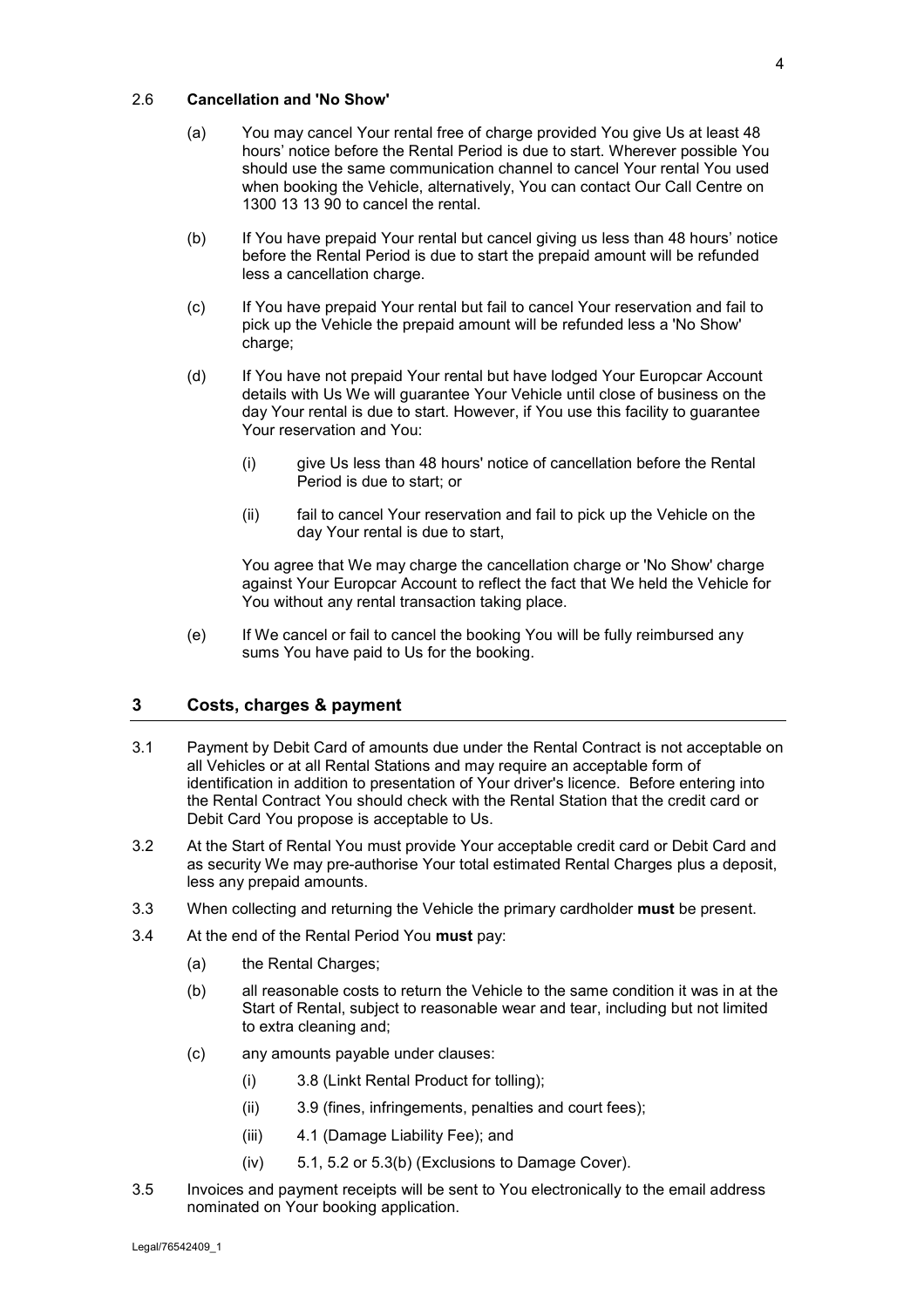- 3.6 If You extend the Rental Period from that shown in the Rental Agreement Your entitlement to free rental kilometres may change and You will be charged for extra kilometres if You exceed the free kilometres applicable to Your Rental Period and Vehicle model.
- 3.7 The Vehicle is supplied with a full tank of fuel. If You do not take the "prepaid fuel" option and return the Vehicle without a full tank of fuel a refuelling charge will apply. You **must** also pay for any fuel used for the delivery and collection service.
- <span id="page-4-1"></span>3.8 Tollaust Pty Limited (ACN 050 538 693), trading as Linkt (**Linkt**) provides the Linkt Rental Product to You for the payment of tolls and fees incurred by You when driving the Vehicle on a toll road and You **must** pay Linkt in connection with Your use of the Linkt Rental Product:
	- (a) all tolls incurred in connection with Your use of a toll road;
	- (b) a Service Fee of \$3.30 including GST for each calendar day on which a toll is incurred using the Linkt Rental Product (of which a referral fee of \$0.99 including GST is remitted to Us by Linkt); and
	- (c) any other amount that is payable pursuant to the Linkt Terms and Conditions.

You acknowledge and agree that the amounts payable under the Linkt Terms and Conditions (including the Service Fee) are subject to change from time to time.

- <span id="page-4-4"></span><span id="page-4-2"></span>3.9 You are liable for and **must** pay:
	- (a) speeding and traffic fines, infringements and penalties arising from the use of the Vehicle;
	- (b) fines, infringements and penalties arising from parking, clamping, towing, or release of the Vehicle from compounds; and
	- (c) all court fees or costs arising from sub-clauses [\(a\)](#page-4-4) or [\(b\).](#page-4-5)
- <span id="page-4-5"></span>3.10 We may supply Your details to any regulatory or enforcement authority upon its request and an administrative fee applies if We do.
- 3.11 If We have paid any amount for which You are liable pursuant to clauses [3.8](#page-4-1) or [3.9](#page-4-2) You will also be charged that amount together with an administrative fee.
- 3.12 All amounts payable under the Rental Contract are subject to subsequent verification and adjustment and details of any adjustments will be provided to You as soon as practicable. If a refund is due to You it will be credited to Your Europcar Account. If any amount is due to Us You authorise Us to charge Your Europcar Account with that amount, including an amount up to the DLF and any amounts payable under clauses [3.4](#page-3-1) to [3.9](#page-4-2) (inclusive) or [5.1](#page-6-2) to [5.3](#page-6-5) (inclusive) . These charges may be made at any time during or after the end of the Rental Period.
- 3.13 If currency conversion is required for payment of amounts due to Us under the Rental Contract, We will apply the commercial exchange rate valid at the time We credit or debit Your Europcar Account.
- 3.14 If You fail to pay Us any amount due under the Rental Contract You **must** also:
	- (a) pay Us interest on that overdue amount calculated at the rate of 10% per annum and starting 7 days after the date that overdue amount became payable to Us and ending on the date of payment of all amounts due; and
	- (b) pay the reasonable costs and charges We incur in recovering or attempting to recover that overdue amount, including mercantile or debt collection fees, commission and any legal costs.

#### <span id="page-4-0"></span>**4 Damage Cover and payment of the Damage Liability Fee (DLF)**

<span id="page-4-3"></span>4.1 If there is Damage, theft of the Vehicle or Third Party Loss for each separate claim You **must** pay up to the DLF shown in the Rental Agreement even if You have travel or rental vehicle excess insurance, unless Your Rental Contract is for Customer Own Insurance.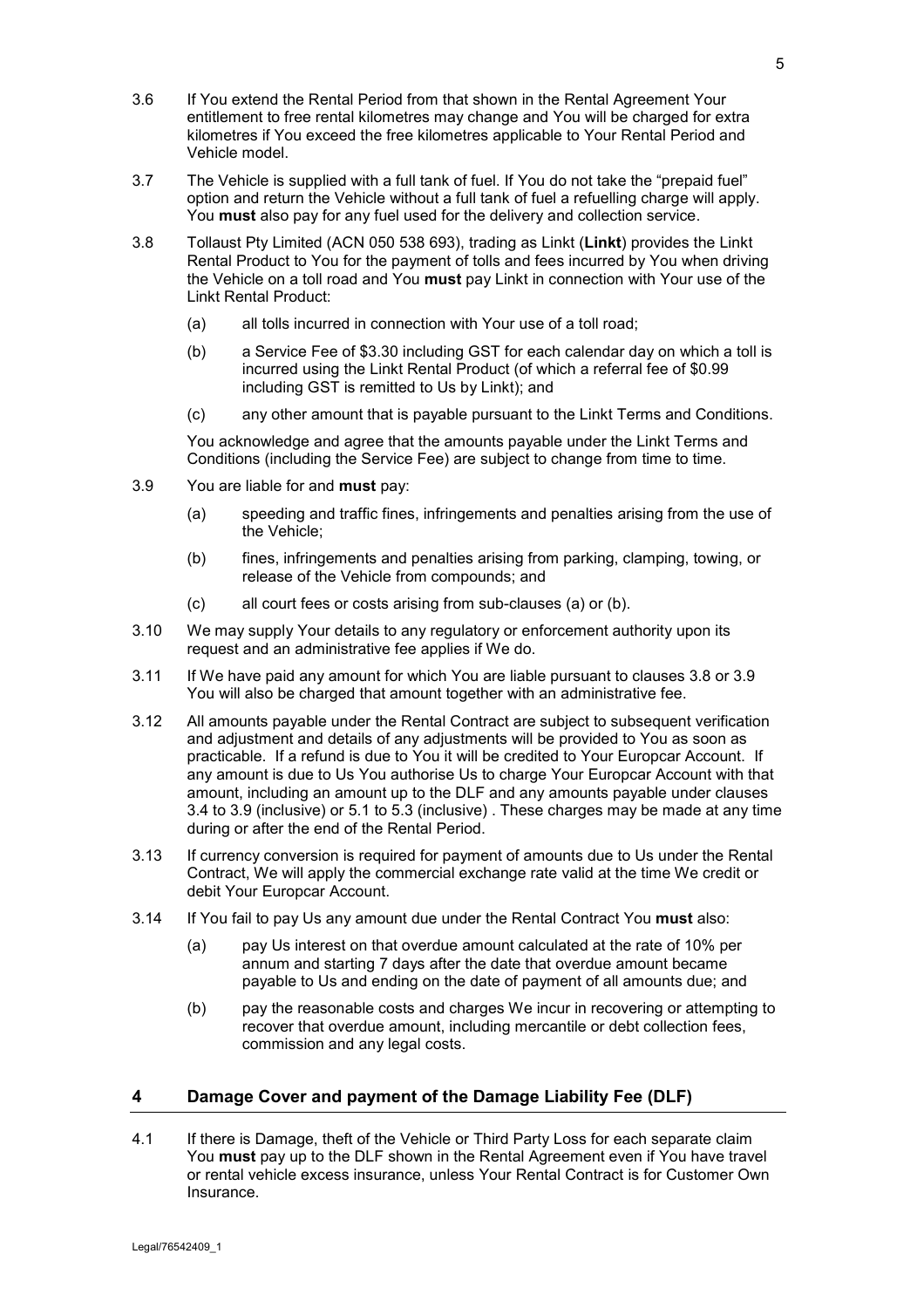- 4.2 Subject to the Damage Cover exclusions in clause 5, Your DLF liability is reduced if You purchase a Damage Cover Product.
- <span id="page-5-0"></span>4.3 You will not have to pay the DLF shown in the Rental Agreement for a claim for Damage or Third Party Loss if, acting reasonably, We agree that You were not at fault and:
	- (a) You are ordinarily an Australian resident;
	- (b) You hold an Australian drivers licence;
	- (c) You have fully completed Our Incident Report Form with:
		- (i) the name, residential address, contact phone and licence number of any person involved (**Third Party**);
		- (ii) the registration numbers of all vehicles involved;
		- (iii) an accurate written and diagrammatic description of the Accident and location; and
		- (iv) the names of attending police officers and the stations at which they are based; and
	- (d) You have supplied or We have established the name of the insurer of any Third Party You believe was at fault and We reasonably believe that the insurer will agree to pay Us for the Damage.
- <span id="page-5-2"></span><span id="page-5-1"></span>4.4 If the DLF is payable under clause [4.1](#page-4-3) and:
	- (a) the Vehicle is damaged in an Accident in which no other vehicle is involved:
		- (i) acting reasonably We will make an estimate of the Damage;
		- (ii) We will forward a copy of that estimate and any supporting documents to You as soon as practicable; and
		- (iii) no sooner than 5 business days after forwarding the estimate and any supporting documents We will debit Your Europcar Account for the lesser of the Damage estimate or the DLF shown in Your Rental Agreement, unless You have authorised Us to debit Your Europcar Account for the DLF at an earlier time;
	- (b) the Vehicle is stolen and We reasonably believe the Vehicle will not be recovered We will debit Your Europcar Account for the DLF shown in Your Rental Agreement; or
	- (c) the Vehicle is damaged in an Accident in which there is also Third Party Loss:
		- (i) unless clause [4.3](#page-5-0) applies, We will debit Your Europcar Account the estimated amount of Your total liability for the Accident up to but not exceeding the DLF shown in Your Rental Agreement; and
		- (ii) We will forward a copy of the Damage estimate and any supporting documents and particulars of any claim for Third Party Loss to You as soon as practicable.
- <span id="page-5-3"></span>4.5 We will refund the DLF paid pursuant to clause [4.4](#page-5-1) as soon as practicable:
	- (a) in full, if We recover the Damage from a responsible third party or their insurer or successfully reject or defend a claim for Third Party Loss;
	- (b) in part, if the repair cost is less than the amount debited from Your Europcar Account pursuant to clause [4.4\(a\)\(iii\);](#page-5-2)
	- (c) in part, if a claim for Third Party Loss is rejected or defended for an amount less than the DLF paid pursuant to clause [4.4\(c\);](#page-5-3) or
	- (d) on a pro rata basis if We recover only a proportion of any amount We have claimed against a Third Party for Damage.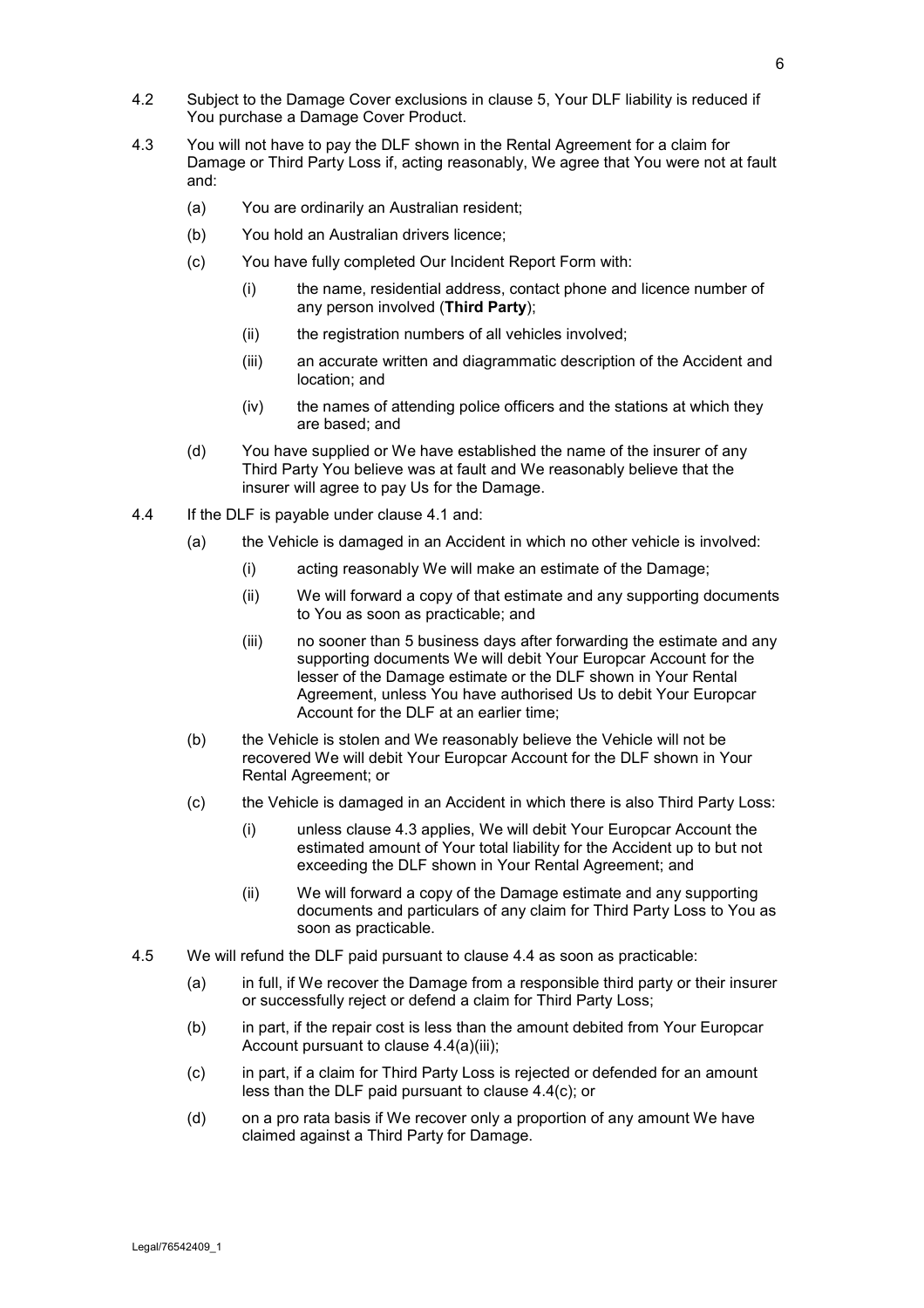4.6 In making a refund We may take into account all reasonable administrative, collection agency and legal costs incurred in connection with the recovery of the Damage cost or rejection or defence of a claim for Third Party Loss.

#### <span id="page-6-0"></span>**5 Exclusions to Damage Cover**

- <span id="page-6-2"></span>5.1 You have **no** Damage Cover if there is a Serious Breach of the Rental Contract even if a Damage Cover Product has been purchased and the DLF has been paid.
- <span id="page-6-3"></span>5.2 Even if You purchase a Damage Cover Product and You pay the DLF You have **no** Damage Cover for:
	- (a) Damage or Third Party Loss caused by the use of the Vehicle in any area prohibited by the Rental Contract;
	- (b) Overhead Damage;
	- (c) Damage, Underbody Damage or Third Party Loss caused deliberately or recklessly by:
		- (i) You;
		- (ii) a person who is not an Authorised Driver but is using the Vehicle with Your actual or implied consent; or
		- (iii) any passenger of the Vehicle;
	- (d) Damage caused by total or partial inundation or immersion of the Vehicle in water or exposure of the Vehicle to salt water, including that which occurs whilst the Vehicle is being transported;
	- (e) Damage caused by use of the incorrect fuel type;
	- (f) Damage that is caused to a Vehicle with a convertible roof by overfilling the luggage compartment above the recommended level, and then activating the convertible roof mechanism; or
	- (g) Damage or Third Party Loss caused or contributed to by You where You leave the scene of the Accident prior to the attendance of the police or reporting the Accident to the police.
- <span id="page-6-5"></span><span id="page-6-4"></span>5.3 There is also **no** Damage Cover for:
	- (a) any loss, damage or deterioration of any goods or property carried in a Commercial Vehicle and You agree to fully indemnify Us for any loss, damage or deterioration of those goods or property unless it arises as a result of Our negligence;
	- (b) the full cost of replacing or repairing any accessories supplied by Us including, but not limited to child restraints, GPS units, lost keys, keyless start and remote control devices;
	- (c) personal property owned by You or any passenger that is stolen from the Vehicle, lost or damaged during the Rental Period or left in the Vehicle after the Vehicle is returned to the Rental Station;
	- (d) loss or damage to Your property, the property of a member of Your immediate family or of an entity related to You, that arises from the use of the Vehicle; or
	- (e) Damage, theft of the Vehicle or Third Party Loss if Your Rental Contract is for Customer Own Insurance.

#### <span id="page-6-1"></span>**6 Customer Own Insurance**

If You have a Commercial Services Agreement with Us that provides for Customer Own Insurance and if Your Rental Agreement records that Your Rental Contract is for Customer Own Insurance: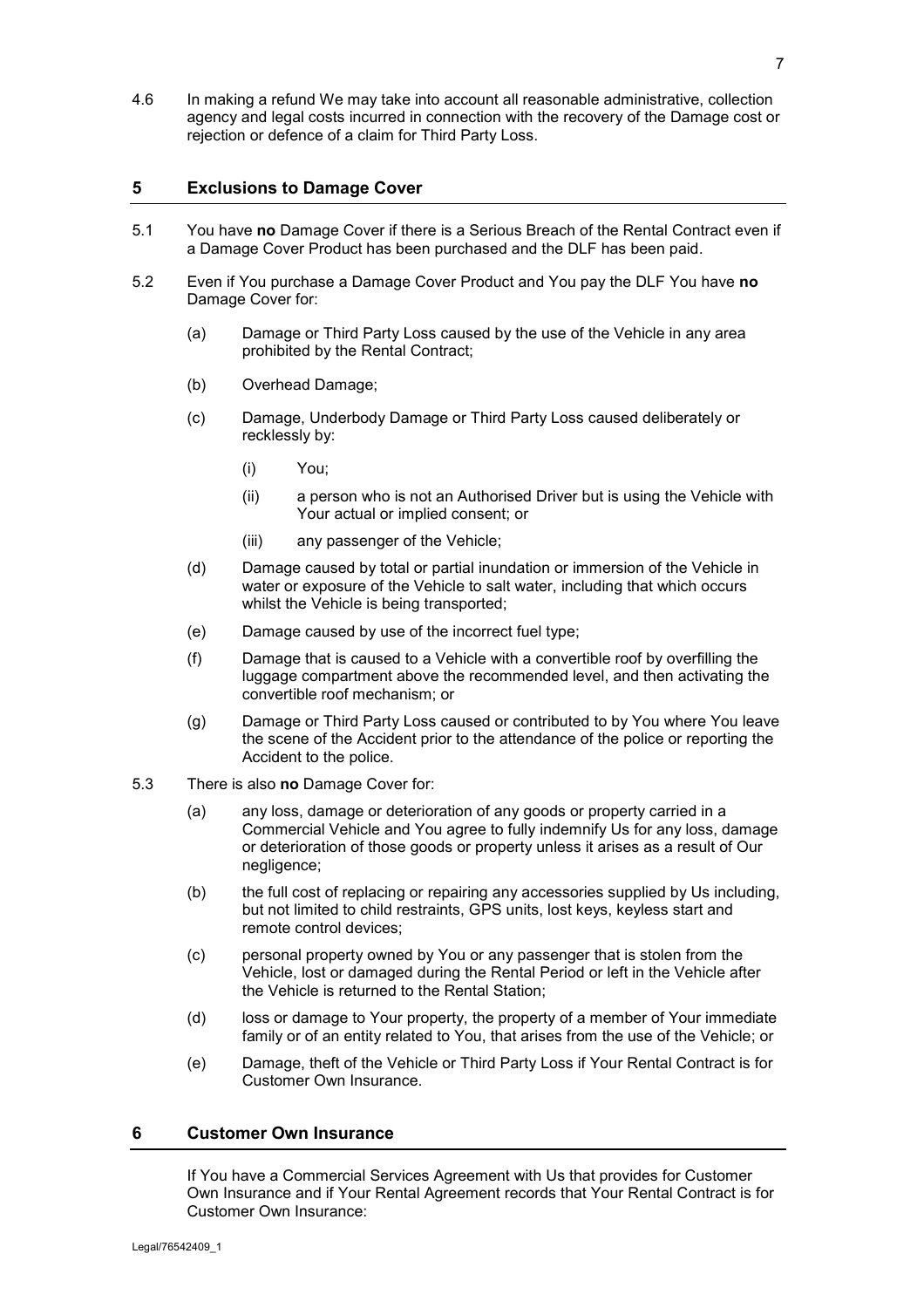8

- (a) it is Your responsibility to comprehensively insure the Vehicle for Damage, its theft and Third Party Loss;
- (b) all Damage and Third Party Loss arising from the use of the Vehicle or its theft during the Rental Period are Your responsibility and **must** be paid in full by You; and
- (c) You fully indemnify Us for:
	- (i) Damage and Third Party Loss arising from the use of the Vehicle or its theft during the Rental Period; and
	- (ii) any demand, claim, including a claim for legal costs, action or proceeding made, commenced or issued by or against You or against Us arising therefrom.

#### <span id="page-7-0"></span>**7 Your responsibilities**

- 7.1 In this section, We set out the responsibilities You have to Us when You hire one of Our Vehicles.
- <span id="page-7-1"></span>7.2 The Vehicle **must** only be driven by You. We may also approve additional Authorised Drivers and an extra charge will apply for each driver.
- <span id="page-7-2"></span>7.3 You **must**:
	- (a) be no less than 21 years of age and a young driver surcharge applies for specific vehicles and drivers under the age of 25; and
	- (b) hold a full, current and unrestricted driving licence for the Rental Period:
		- (i) that is valid and appropriate for the class of Vehicle You propose to hire and has not been revoked, suspended or disqualified in the state or country of issue;
		- (ii) that shows Your current residential address; and
		- (iii) that is written in English or if not in English either a valid International Driving Permit issued in the country of issue of Your licence or (excluding the Northern Territory) a translation of your current licence issued by the National Accreditation Authority for Translators and Interpreters (NAATI).
- 7.4 At the Start of Rental You **must** also:
	- (a) present Your driving licence and allow Us to inspect Your licence at any time during the Rental Period;
	- (b) present Your passport if You are not an Australian citizen;
	- (c) fully inspect the Vehicle at the Start of Rental to ensure that the condition of the Vehicle and any pre-existing damage is accurately noted and shown in the Rental Agreement. If there is any discrepancy You **must** notify Us prior to leaving the Rental Station; and
	- (d) tell Us if You will be using the Vehicle to drive interstate.
- <span id="page-7-3"></span>7.5 During the Rental Period You **must**:
	- (a) take all reasonable care of the Vehicle:
		- (i) to prevent Damage, theft of the Vehicle and Third Party Loss;
		- (ii) to ensure that the Vehicle is not overloaded by the number of persons or by the weight of goods carried;
		- (iii) by using any security device fitted to or supplied with the Vehicle; and
		- (iv) by taking steps to protect the Vehicle against inclement weather such as closing the sunroof or convertible roof to prevent the entry of rain or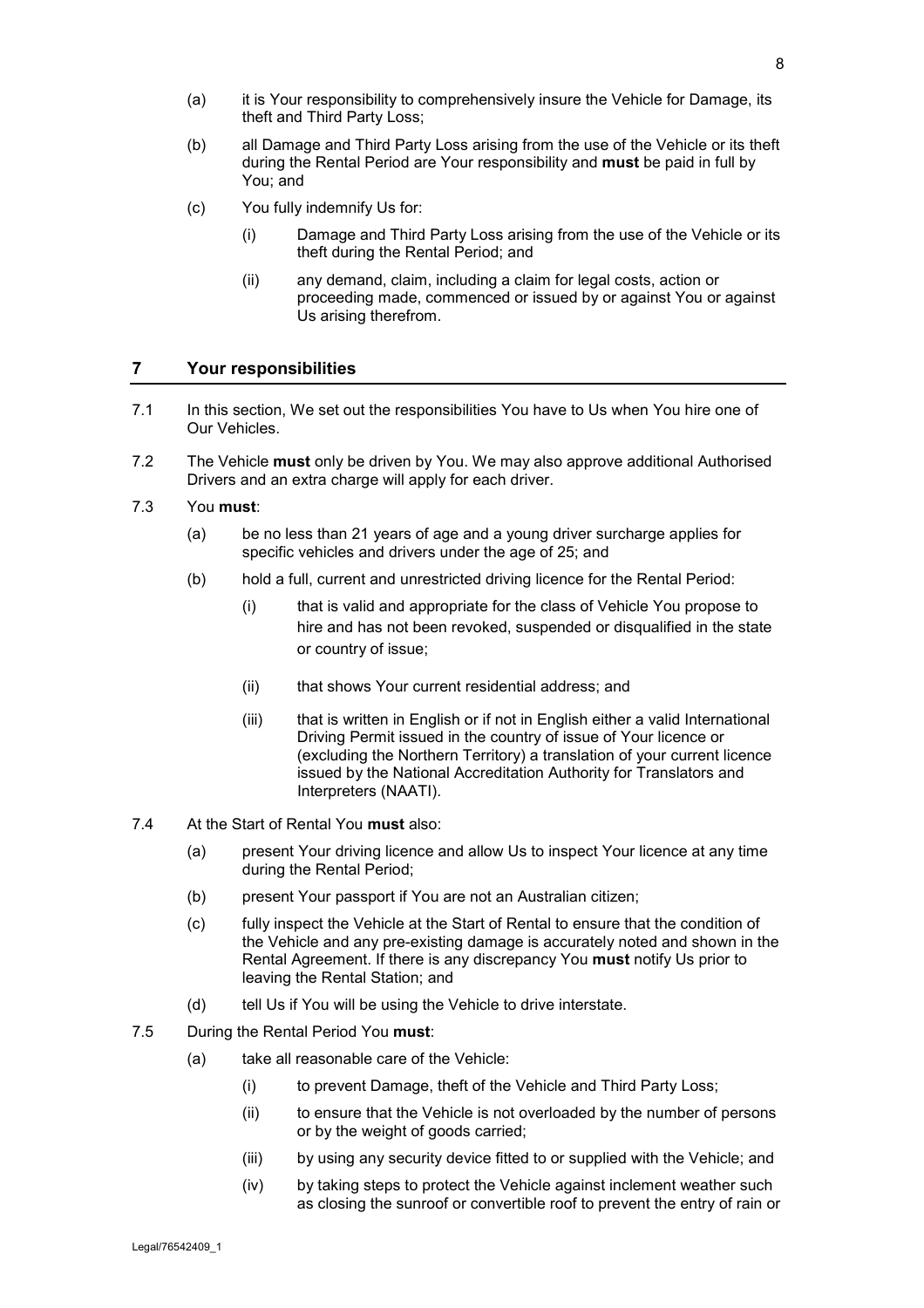where practicable, by garaging the Vehicle to prevent Damage caused by hail;

- (b) keep the Vehicle locked and secure when not in use and the keys and any keyless start or remote control device under Your personal control at all times and You **must** be able to produce those keys and device in the event of a theft of the Vehicle;
- (c) maintain the Vehicle's engine and brake oils, engine coolant and battery levels and tyre pressures; and
- (d) use the correct fuel type.
- 7.6 During the Rental Period You **must** also:
	- (a) comply with all mandatory seat belt laws and fines may be imposed by the police on any driver or passenger who does not have a seat belt properly adjusted and fastened;
	- (b) comply with all child restraint laws and ensure that for all children under the age of seven years the restraint has been fitted correctly according to the weight and age of the child and that the restraint is properly adjusted and fastened;
	- (c) return the Vehicle and any accessories supplied by Us including, but not limited to, child restraints and GPS units in the same condition as at the Start of Rental, subject to reasonable wear and tear;
	- (d) adhere to any mileage instructions displayed in the Vehicle or set by the Rental Station; and
	- (e) immediately upon request provide Us and any regulatory or enforcement authority Your full, accurate and up-to-date information relating to the use of the Vehicle during the Rental Period.

#### <span id="page-8-0"></span>7.7 You **must never**:

- (a) use the Vehicle when it is damaged or unsafe;
- (b) drive the Vehicle whilst under the influence of alcohol or drugs or have a blood alcohol content or level of drugs present in blood, urine or oral fluid that exceeds the limit in the state or territory where the Vehicle is driven;
- (c) fail or refuse to undergo any breath, blood, oral fluid or urine test or drug impairment assessment in the state or territory in which the Vehicle is driven;
- (d) drive the Vehicle whilst Your driving licence is cancelled or suspended or subject to any restriction or condition;
- (e) commit:
	- (i) any wilful, deliberate or criminal act, including an act of driver abuse; or
	- (ii) an act of connivance with any person acting for You or on Your behalf, that causes Damage or Third Party Loss; or
- (f) drive the Vehicle dangerously or recklessly;
- (g) use the Vehicle for off-roading, reliability trials, a race, rally or contest, speed testing, driving instruction, to propel or tow another vehicle, or in violation of any legislation, order or regulation affecting the use, loading or condition of the Vehicle;
- (h) use the Vehicle for the transport of passengers, goods or property for hire, fare or reward unless the Vehicle is a Commercial Vehicle and You have Our prior written authority;
- (i) use the Vehicle for any illegal purpose;
- (j) use the Vehicle to carry: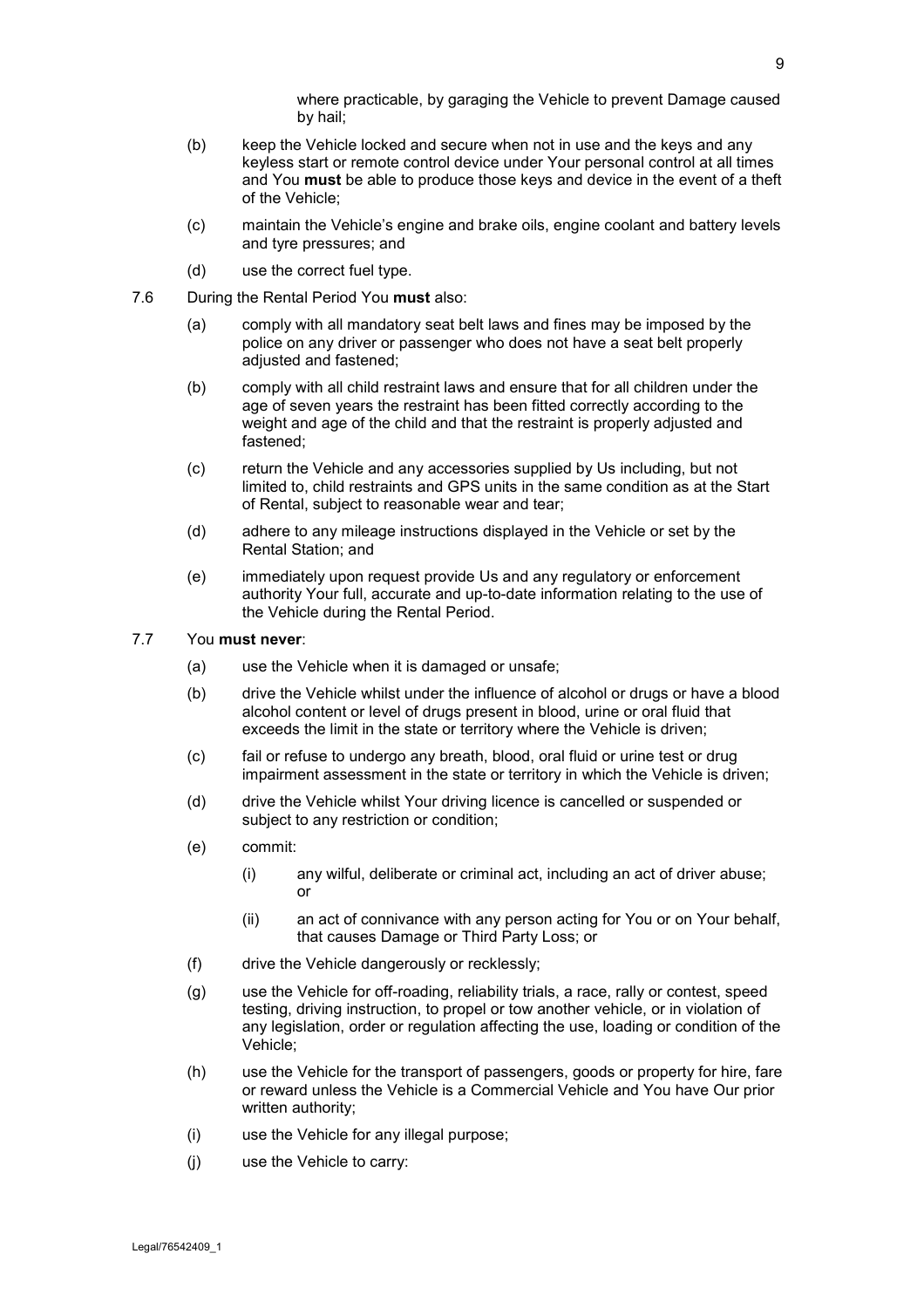- (i) dangerous, hazardous, inflammable goods or substances that pollute or contaminate, in quantities above that used for domestic purposes; or
- (ii) infectious, biohazardous or biomedical waste, unless specifically approved by Us.
- (k) use the Vehicle to carry or transport illegal drugs or substances;
- (l) sell, rent or dispose of the Vehicle; or
- (m) register or claim to be entitled to register any interest in the Vehicle under the Personal Property Securities Act 2009.

#### 7.8 You **must not**:

- (a) use a mobile phone:
	- (i) to make or receive a phone call, perform any audio function or as a navigational device, unless the Vehicle is stationary and the body of the phone is secured in a mounting affixed to the Vehicle and its use does not require manual operation of the phone; or
	- (ii) to send a text message, video message, email or similar communication unless the Vehicle is parked;
- (b) leave the keys to the Vehicle, any keyless start or remote door control device in it or with it whilst it is unattended or unoccupied by You or any passenger;
- (c) leave the Vehicle unattended following an Accident and before the arrival of a tow or salvage operator;
- (d) modify the Vehicle in any way and no roof racks or towbars are permitted unless fitted by Us; or
- (e) use the Vehicle for transporting any animals, unless specifically approved by Us. Additional cleaning charges may apply.
- 7.9 You and any passengers **must not** smoke in the Vehicle. It is an offence in some Australian states to smoke in a vehicle where there are passengers of less than 18 years of age. Additional cleaning charges will apply if there is a breach of this condition.
- <span id="page-9-0"></span>7.10 Parts of Australia are not suitable for access by rental vehicles. To prevent Damage to the Vehicle and for Your own personal safety We strictly enforce conditions that restrict Your use of the Vehicle and unless We have given Our prior written consent, You **must never** take the Vehicle:
	- (a) on any Unsealed Road unless:
		- (i) it is a well maintained road of no more than 500 metres in length, for the sole purpose of accessing accommodation or official camping areas and Your speed is not more than 40 kilometres per hour; or
		- (ii) Unsealed Road Cover has been purchased;
	- (b) above the Snow Line unless Snow Cover has been purchased;
	- (c) Off Road;
	- (d) between mainland Australia and Tasmania in either direction;
	- (e) onto any island with the exception of:
		- (i) Kangaroo Island;
		- (ii) Stradbroke Island;
		- (iii) Bribie Island;
		- (iv) Phillip Island; or
		- (v) Bruny Island,
	- (f) through any river, stream, creek or tidal crossing;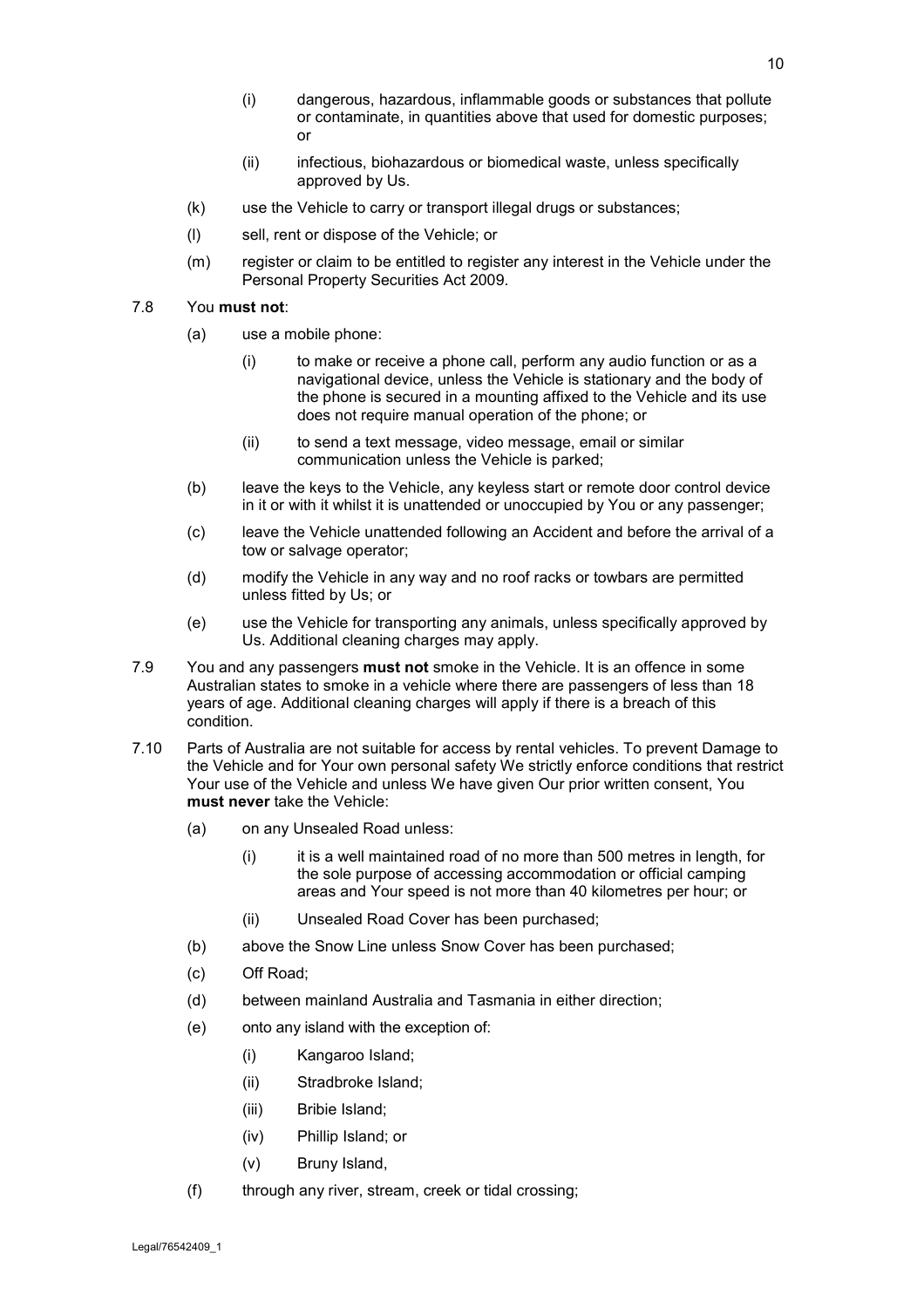- (g) through flood waters or on flood prone roads or on any road where the state or condition of the road make the use of the Vehicle unsafe;
- (h) on any road where the police or any government or statutory authority has issued a warning, caution or which has been closed; or
- (i) onto any road where We have notified You that the use of the Vehicle is prohibited.
- <span id="page-10-1"></span>7.11 You **must never** take the Vehicle:
	- (a) in Queensland:
		- (i) north of Chillagoe or west of Georgetown;
		- (ii) north of Cooktown or Laura;
		- (iii) on the Burke Development Road;
		- (iv) north of Maggieville;
		- (v) on Unsealed Roads north and west of Mt Isa;
		- (vi) on the Bloomfield track; or
		- (vii) on the Savannah Way;
	- (b) in South Australia:
		- (i) to Mount Dare; or
		- (ii) on the Strzelecki Track;
	- (c) through or across the Simpson Desert in South Australia, Queensland and the Northern Territory;
	- (d) on the Tanami Track and the Gunbarrel Highway in Western Australia and the Northern Territory; or
	- (e) on the roads to Jim Jim Falls or Twin Falls in the Northern Territory.

even if the Vehicle is a Four Wheel Drive (**4WD**) and Unsealed Road Cover has been purchased.

- <span id="page-10-0"></span>7.12 You **must never** take the Vehicle:
	- (a) in Western Australia:
		- (i) on the Unsealed Road section of the Cape Leveque Road;
		- (ii) on the road to Windjana Gorge;
		- (iii) on the Cardabia Ningaloo Road; or
		- (iv) on the access road from the Great Northern Highway to the Purnululu National Park (Bungle Bungles);
	- (b) in South Australia:
		- (i) on the Oodnadatta Track; or
		- (ii) on the road to Dalhousie Springs; or
	- (c) in the Northern Territory on the Larapinta and Namitjira Drives, commonly known as the Mereenie Loop,

**unless** the Vehicle is a 4WD and Unsealed Road Cover has been purchased.

Please note that although a 4WD with Unsealed Road Cover may be driven in the areas listed in this clause [7.12,](#page-10-0) Roadside Assistance under clause [9](#page-11-1) does **not** apply to it being driven on:

- (d) the access road from the Great Northern Highway to the Purnululu National Park (Bungle Bungles);
- (e) the Oodnadatta Track; or
- (f) the road to Dalhousie Springs,,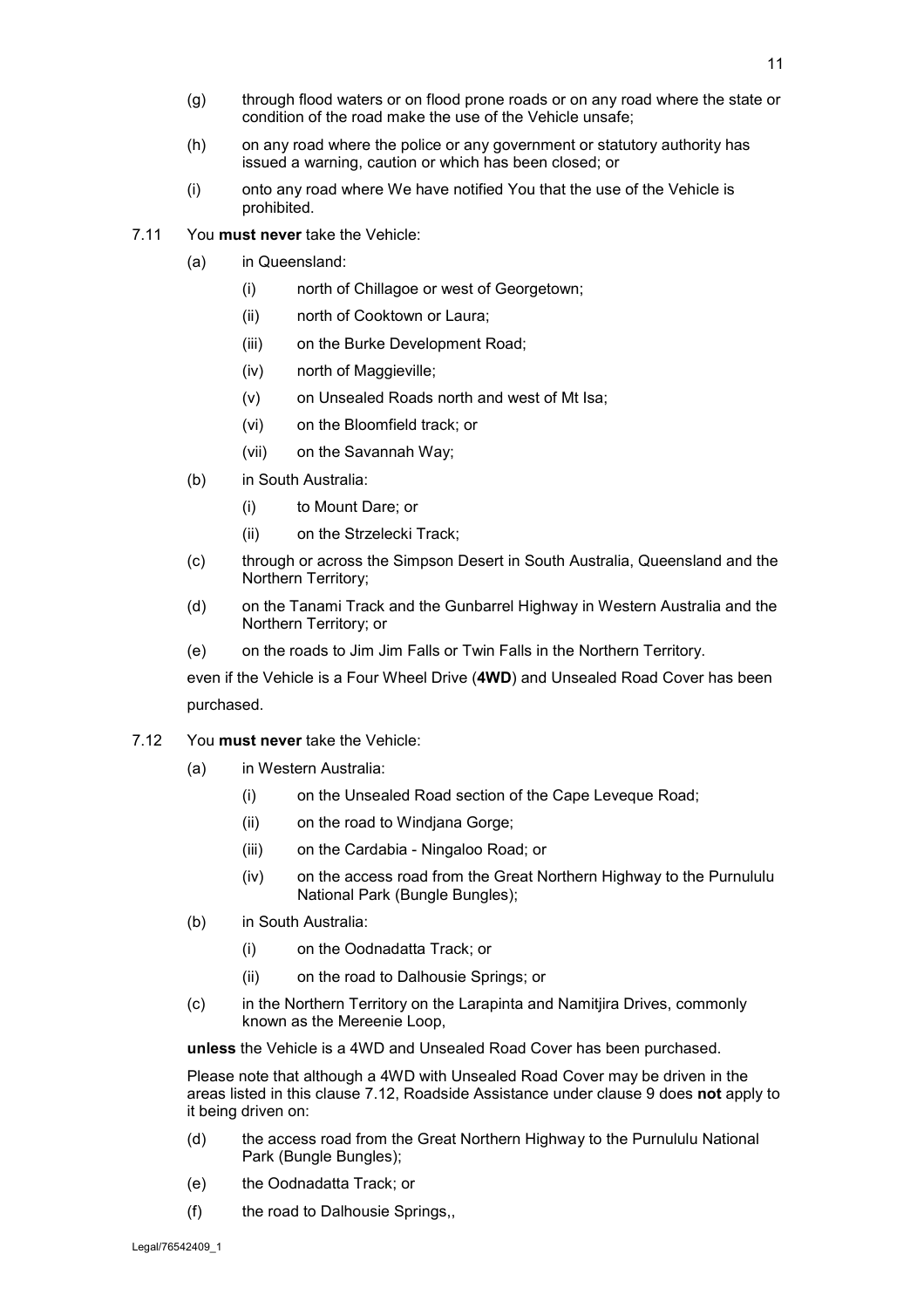and any costs incurred, including retrieval of the Vehicle, are at Your own expense.

- <span id="page-11-3"></span>7.13 You **must never** take the Vehicle on the Gibb River Road in Western Australia **unless**:
	- (a) the Vehicle is a 4WD;
	- (b) You have purchased Unsealed Road Cover; and
	- (c) You have hired a second spare wheel from Us.

#### <span id="page-11-0"></span>**8 Our Responsibilities**

- 8.1 When You make a reservation with Us We will provide a Vehicle that is of acceptable quality and in good working order for the Rental Period.
- 8.2 If the Vehicle breaks down during the Rental Period because of Our negligence We will recover and repair the Vehicle as soon as possible. If the Vehicle cannot be repaired We will use Our best endeavours to provide a replacement Vehicle of an equivalent size and standard to the previous Vehicle for the remainder of the Rental Period.
- <span id="page-11-2"></span>8.3 If it is not possible to conduct an inspection of the Vehicle with You at the end of the Rental Period We will use Our best endeavours to confirm the condition of the Vehicle with You within 4 working hours of the Final Inspection.
- 8.4 Subject to the Australian Consumer Law, We are only responsible for any direct loss You suffer as a result of Our breach of the Rental Contract. We are not responsible for missed flights, disrupted travel or holiday plans, loss of enjoyment or opportunity, indirect or consequential loss.

#### <span id="page-11-1"></span>**9 Roadside Assistance, breakdown and repair**

- 9.1 Free roadside assistance is provided for inherent mechanical faults in the Vehicle but fees and charges apply for all other faults or driver induced errors. Generally, these fees and charges range from \$45 plus GST to \$600 plus GST and apply to faults and driver induced errors such as:
	- (a) a flat battery;
	- (b) lost keys, a keyless start or remote control device;
	- (c) unlocking the Vehicle when the key, keyless start or remote control device have been locked in it; and
	- (d) changing a wheel as the result of a flat tyre.
- 9.2 Roadside Assistance Cover may be purchased to provide cover for:
	- (a) refuelling the Vehicle when You have run out of fuel with up to 6 litres of fuel;
	- (b) unlocking the Vehicle when the keys, keyless start or remote control device have been locked in the Vehicle;
	- (c) changing a wheel as the result of a flat tyre; and
	- (d) starting the Vehicle if the battery is flat because You have left the headlights or interior lights on or the air-conditioning, entertainment system or other electrical equipment operating when the engine is not running.
- 9.3 Roadside Assistance Cover does **not** apply and there is no cover:
	- (a) for the cost of a replacement key, keyless start or remote control device that has been lost; or
	- (b) if there has been a Serious Breach of the Rental Contract.
- <span id="page-11-4"></span>9.4 If:
	- (a) a warning light or fault message appears;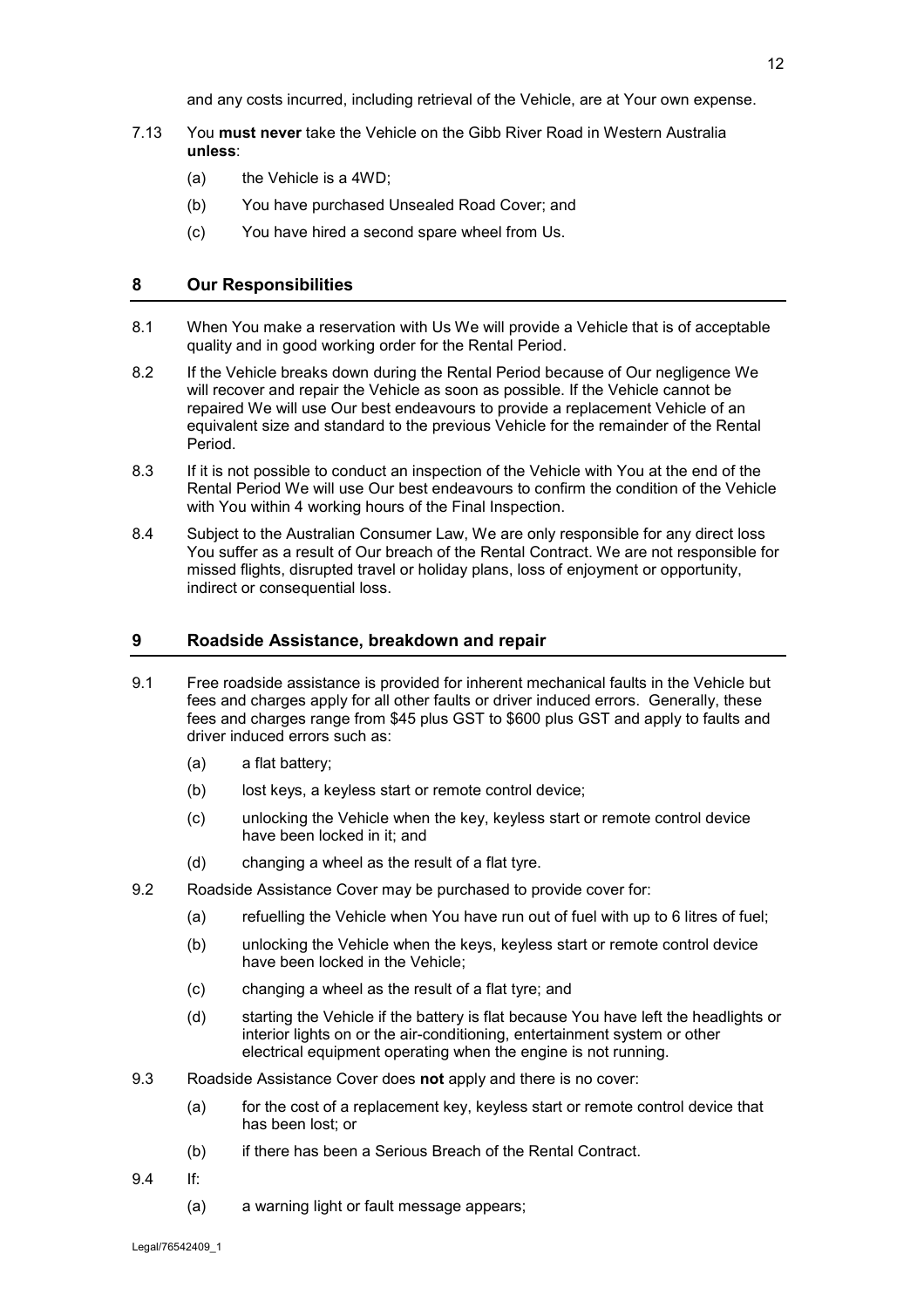- (b) You see or become aware of low engine or brake oils, engine coolant levels or tyre pressures; or
- (c) the Vehicle develops any fault during the Rental Period,

You **must** inform Us immediately via the contact details in the Vehicle and in the Rental Agreement and not use the Vehicle unless We have authorised You to do so. If You fail to notify Us and continue to use the Vehicle You will be responsible for any Damage or Third Party Loss.

9.5 You **must not** let anyone work on the Vehicle or arrange or undertake any repairs to the Vehicle or towing or salvage of it unless We have given You Our prior authority. You **must** keep and produce to Us the original tax invoices and receipts for any repairs, towing or salvage and You will be reimbursed only if these expenses have been authorised by Us. Any entitlement to reimbursement is subject to there being no Serious Breach of the Rental Contract.

#### <span id="page-12-0"></span>**10 Accidents and Accident reporting**

- 10.1 You **must** immediately report any Accident or theft of the Vehicle to Us in writing and complete all documentation that We require and forward any third party correspondence or court documents to Us within 7 days of receipt.
- 10.2 If You have an Accident in which:
	- (a) a person is injured;
	- (b) the other party failed to stop or exchange details;
	- (c) the Vehicle or any other vehicle is towed; or
	- (d) a driver appears to be under the influence of intoxicating liquor or drugs,

a report **must** also be made to the police immediately.

- 10.3 If the Vehicle is stolen a report **must** be made to the police immediately after the theft is discovered.
- 10.4 If You have an Accident You **must** also:
	- (a) make the Vehicle secure;
	- (b) get the names and addresses, email addresses and phone numbers of all persons involved, including witnesses;
	- (c) take as many photos as is reasonable showing:
		- (i) the position of all vehicles before they are moved;
		- (ii) Damage to the Vehicle;
		- (iii) damage to any Third Party vehicle or property; and
		- (iv) the general area where the Accident occurred, including any road or traffic signs;
	- (d) supply Us with any information concerning the driver of the Vehicle and You **must** allow Us direct access to the driver of the Vehicle and You **must** fully cooperate in allowing Us to gain such access;
	- (e) not make or give any offer, promise of payment, settlement, waiver, release, indemnity or admission of liability;
	- (f) permit and assist Us to bring, defend, enforce or settle any legal proceedings against a third party, including attending at a lawyer's office and/or court; and
	- (g) allow Us to claim in Your name under any applicable substitute vehicle insurance, and do everything that may be required to assist Us in making such a claim.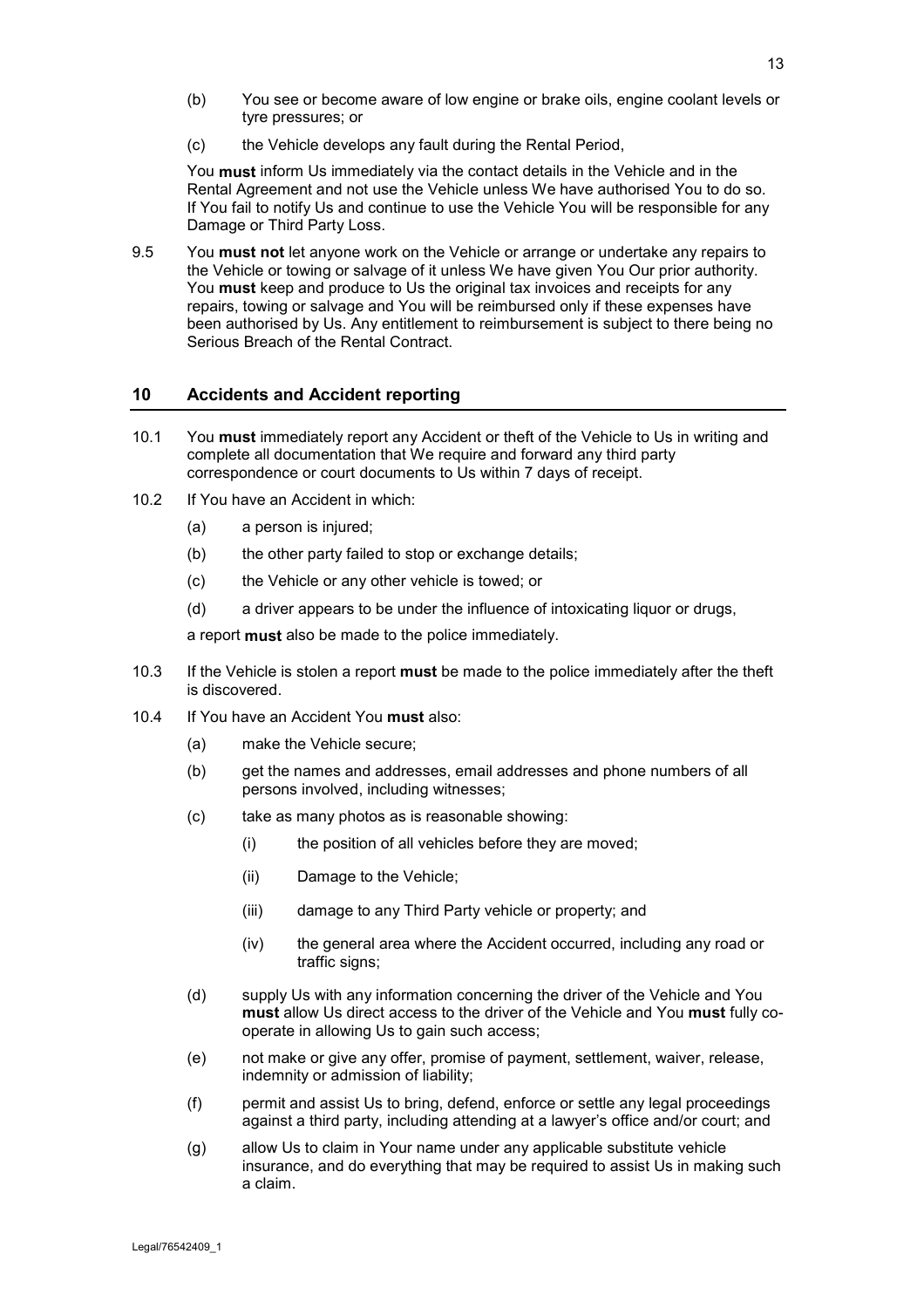10.5 Acting reasonably, We reserve the right not to replace the Vehicle if it is involved in a major Accident or there has been major Damage or You have committed a Serious Breach of the Rental Contract.

#### <span id="page-13-0"></span>**11 End of the Rental Contract**

- 11.1 At the end of the Rental Period, in addition to Your obligations under clause [3.4,](#page-3-1) You **must** return the Vehicle to Us:
	- (a) to the Rental Station;
	- (b) in the same condition it was in at the Start of Rental, subject to reasonable wear and tear; and
	- (c) at the date and time set in the Rental Agreement.
- 11.2 We allow a grace period of 30 minutes for the return of the Vehicle but if it is returned to Us more than 30 minutes after the time set for its return in the Rental Agreement You will be charged one full day's extra rental.
- 11.3 If the Rental Contract has not been extended by Us and the Vehicle is returned to Us more than 24 hours after the time set for its return in the Rental Agreement:
	- (a) the rates shown in the Rental Agreement will not apply and You **must** pay a full day's rental at the standard rate for each subsequent 24 hour period or part thereof until the Vehicle is returned to Us; and
	- (b) there is no Damage Cover so that You are liable for Damage and Third Party Loss and any repossession charges or costs We incur in this default period.
- 11.4 If You return the Vehicle to a rental station other than that shown in the Rental Agreement, or when the Rental Station is closed, or any place other than a Europcar Rental Station:
	- (a) a one way fee may apply; and
	- (b) You are liable for and **must** pay:
		- (i) for Damage and Third party Loss; and
		- (ii) the Rental Charges,
		- until the Final Inspection has been conducted in accordance with clause [8.3.](#page-11-2)
- 11.5 If a bond has been prepaid to Us it is fully refundable to You provided that at the end of the Rental Period:
	- (a) all amounts due to Us under the Rental Contract have been paid;
	- (b) the Vehicle has been returned to the Rental Station at the date and time set in the Rental Agreement;
	- (c) there is no Damage or Third Party Loss;
	- (d) the interior and exterior are clean;
	- (e) the Vehicle has a full tank of fuel; and
	- (f) there has not been a Serious Breach of the Rental Contract.

We reserve the right to retain all or part of a bond if there is a breach of any of these conditions.

#### <span id="page-13-1"></span>**12 Termination of the Rental Contract**

- <span id="page-13-2"></span>12.1 We may terminate the Rental Contract and take immediate possession of the Vehicle if You commit:
	- (a) a Serious Breach of the Rental Contract; or
	- (b) a reckless breach of road or traffic legislation.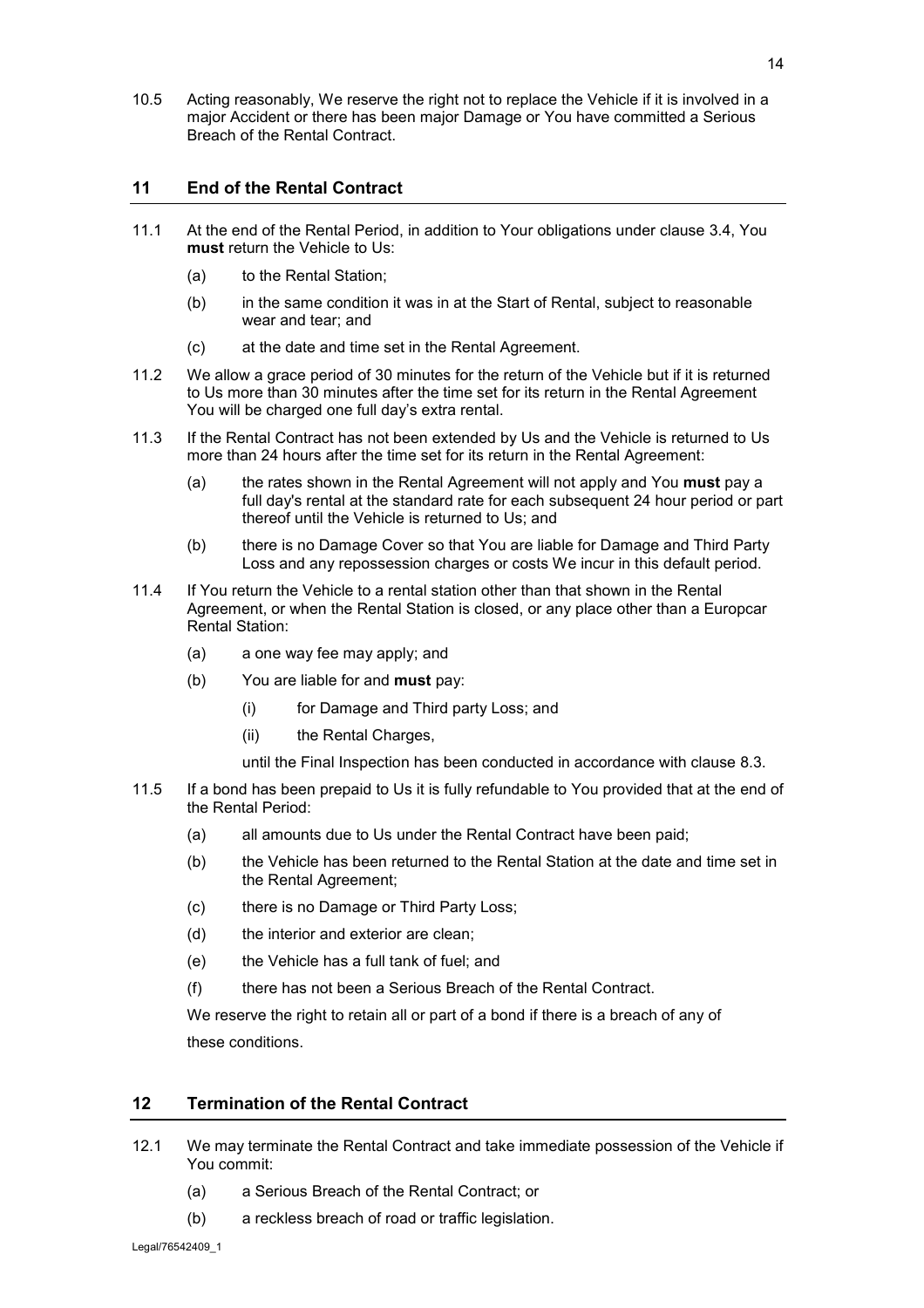- (a) You **must** pay for:
	- (i) Damage;
	- (ii) loss of the Vehicle as a result of theft:
	- (iii) Third Party Loss;
	- (iv) storage, repossession and recovery fees;
	- (v) fees for the release of the Vehicle from compounds;
	- (vi) roadside assistance;
	- (vii) administrative and legal costs of recovery; and
	- (viii) the Rental Charges;
- (b) it will not affect Our right to receive any money We are owed under the Rental Contract; and
- (c) You give Us permission to access and enter Your premises to repossess the Vehicle without using unreasonable force or causing damage.

#### <span id="page-14-0"></span>**13 Applicable law**

- 13.1 You have consumer rights conferred by the Australian Consumer Law and the Australian Securities and Investments Commission Act 2001 and neither this clause nor any other provision of the Rental Contract excludes, restricts or modifies any implied terms, guarantees or rights You may have under those laws or any other Federal, State or Territory legislation.
- 13.2 The laws of the State or Territory in which the Rental Station is situated and of the Commonwealth of Australia govern the Rental Contract.

#### <span id="page-14-1"></span>**14 Code of Practice**

Europcar is a signatory to the Australian Finance Industry Association - Rental Division (**AFIA**) Code of Practice.

#### <span id="page-14-2"></span>**15 Dispute Resolution**

#### 15.1 **Internal**

- (a) If You believe there has been an error in Your account or if You have any complaint, Our staff at the Rental Station will help You in every way they can to rectify the error or resolve the complaint. If they are unable to assist You or if Your concerns are not resolved to Your satisfaction You may refer the matter to Our internal dispute resolution (**IDR**) process.
- (b) Upon receipt of Your referral to IDR Our IDR officer will acknowledge receipt of Your referral and will investigate the matter and try to reach a satisfactory outcome.
- (c) We will advise You of the final outcome of Your IDR referral within 45 days of receipt of that referral and We will use Our best endeavours to do so within 21 days thereof.
- (d) Referrals to Our IDR process can be to any of the following:
	- Post: Customer Relations Manager, Europcar Australia, PO Box 1139, Tullamarine, Vic 3043 Australia

Phone: 1300 72 00 55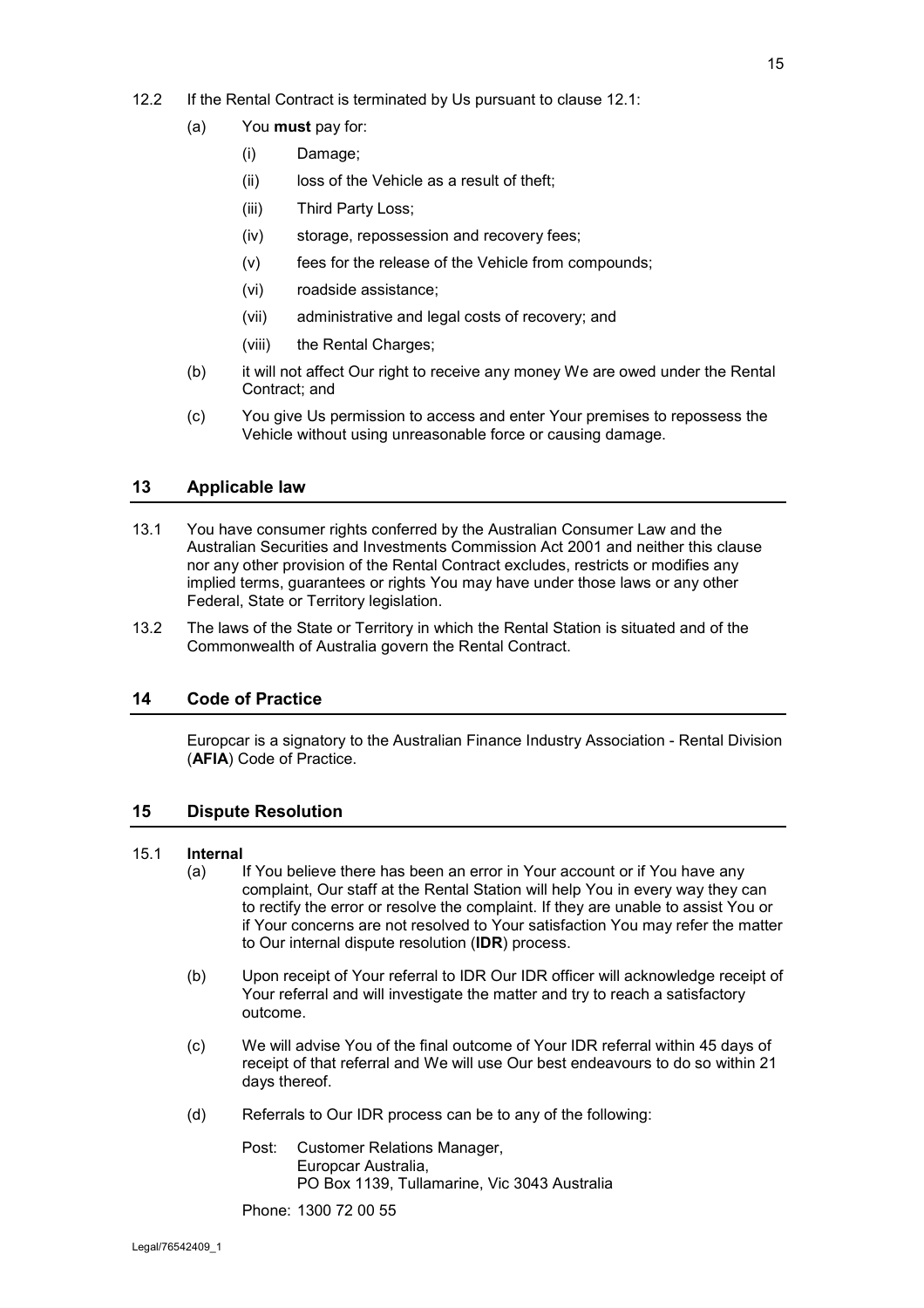Email: customerrelations@europcar.com.au

Fax: +61 3 9335 7600.

- 15.2 **External**
	- (a) Europcar is a signatory to the Australian Finance Industry Association Rental Division (**AFIA**) Code of Conduct. A copy of the Code may be obtained at [www.afia.com.au](http://www.afia.com.au/)
	- (b) In the event We are unable to resolve a dispute You may access the Australian Car Rental Conciliation Service facilitated by AFIA at:

Web: [www.carrentalconciliationau.com](http://www.carrentalconciliationau.com/)

Phone: 1800 366 840

#### <span id="page-15-0"></span>**16 Privacy Policy**

- 16.1 The Privacy Policy forms part of the Rental Contract.
- 16.2 By entering into the Rental Contract with Us You represent to Us that You have read and understood the Privacy Policy.
- 16.3 You consent to Us collecting, using and disclosing Your Personal Information in accordance with the Privacy Policy.
- 16.4 To maintain and protect the Vehicle We may fit a GPS Tracking Device to the Vehicle to enable Us to monitor the condition, performance and operation of the Vehicle and to track the Vehicle's movements. This information may be used both during and after the Rental Period. When You sign the Rental Agreement You are authorising Us and consenting to the use of the GPS Tracking Device.

#### <span id="page-15-1"></span>**17 General**

#### 17.1 **Greenfleet**

If You agree to make an optional contribution towards Europcar Greenfleet, We will pay the full amount of Your contribution towards that initiative and its administration.

#### 17.2 **Commercial Services Agreement**

- (a) All Europcar commercial accounts and Commercial Services Agreements are subject to the Linkt Commercial Customer Rental Terms and Conditions which apply in substitution of and replace the Linkt Terms and Conditions.
- (b) If Your corporate account or Customer Services Agreement provides for Customer Own Insurance these Terms and Conditions must be read in conjunction with Your signed Agreement.

#### 17.3 **Privilege Loyalty Program**

- (a) If You are a Privilege Loyalty Program member these Terms and Conditions must be read in conjunction with the Privilege Loyalty Program Specific Terms.
- (b) As a Privilege Loyalty Program member at the time of rental of a Vehicle from Us You accept these Europcar Terms and Conditions and the Linkt Terms and Conditions, including a binding obligation to pay Linkt a Service Fee of \$3.30 (incl GST) for each calendar day on which You use a toll road in addition to the payment to Linkt of the applicable tolls and any other amount that is payable pursuant to the Linkt Terms and Conditions

#### 17.4 **These Terms and Conditions prevail**

In the event of any inconsistencies or ambiguity between the terms of Your corporate account, Your Commercial Services Agreement, Your Customer Own Insurance agreement or Your Privilege Loyalty Program these Terms and Conditions will prevail.

Legal/76542409\_1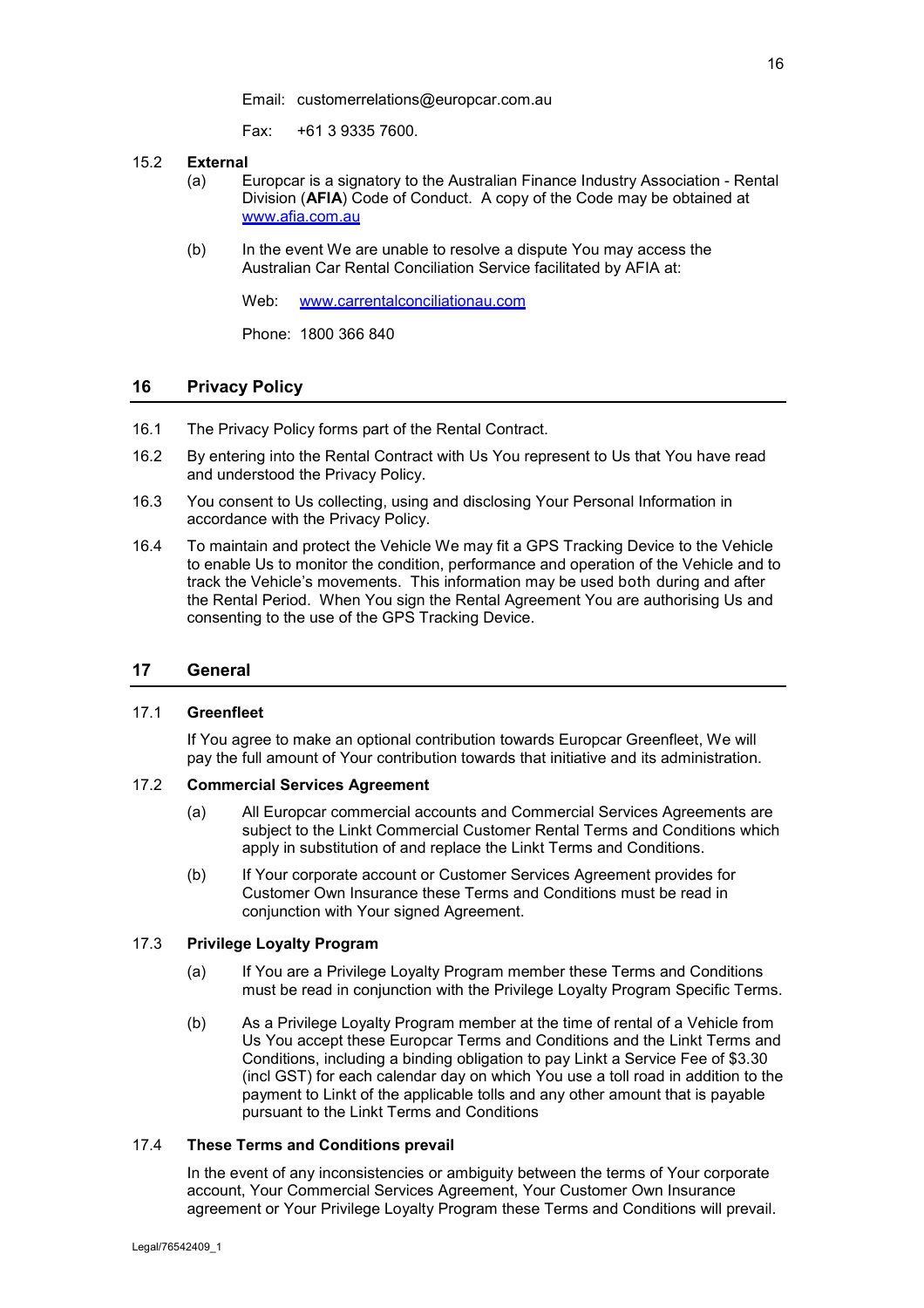#### <span id="page-16-0"></span>**18 Definitions**

**Accident** means an unintentional and unforeseen event, mishap or incident that results in Damage to the Vehicle or Third Party Loss.

**Administration Fee** means the fee charged by Us for the administrative costs associated with Your rental.

**Authorised Driver** means any driver approved and recorded by Us, either on the Rental Agreement or by prior written agreement.

**Claims Administration Fee** means the fee charged for handling Your claim and for making arrangements for repairs, towing and other administrative tasks associated with Damage or Third Party Loss. The fee ranges from \$50 plus GST for a single vehicle accident to \$200 plus GST where there is also Third Party Loss.

**Commercial Vehicle** means a Vehicle that is a van, utility, truck or bus that is constructed and used for the carriage of goods or property or for the transport of more than 12 persons including the driver.

**Customer Own Insurance** means that You have a Commercial Services Agreement with Us under which Your Rental Contract provides no insurance or Damage Cover for Damage or Third Party Loss arising from the use of the Vehicle.

**Damage** means:

- (a) any loss or damage to the Vehicle, however caused, that requires repair or replacement, subject to reasonable wear and tear;
- (b) towing and salvage fees;
- (c) assessing fees; and
- (d) Loss of Use,

and for the removal of doubt, damage to the Vehicle's windscreen, lights, wheels or tyres that makes the Vehicle unroadworthy is not fair wear and tear.

**Damage Cover Product** means a product You may purchase at the Start of Rental at extra cost to reduce Your DLF liability.

**Damage Liability Fee (DLF)** means the amount shown in the Rental Agreement You **must** pay Us in the event of Damage, theft of the Vehicle or Third Party Loss, subject to these Terms and Conditions. The amount payable includes the Claims Administration Fee and is subject to GST.

**Debit Card** means Debit MasterCard or Visa Debit Card.

**Europcar** means CLA Trading Pty Ltd ABN 81 082 220 399 trading as Europcar Australia or where applicable an independent Europcar franchisee or affiliate.

**Final Inspection** means the inspection carried out after We have taken possession of and fully examined and cleaned the Vehicle at the end of the Rental Period.

**Linkt Rental Product** has the meaning in the Linkt Terms and Conditions.

**Linkt Terms and Conditions** means Annexure B to these Terms and Conditions.

**Loss of Use** means the fee calculated at the daily rate shown in the Rental Agreement being Our loss because the Vehicle needs repair and We are waiting for the repairs to be completed or it is a write-off or has been stolen and We are waiting for it to be replaced.

**Off Road** means any area that is not a gazetted road nor a sealed road nor an Unsealed Road and includes but is not limited to unformed roads, fire trails, tracks, river and tidal crossings, creek beds, beaches, streams, dams, rivers, flood waters, sand, deserts, rocks, fields and paddocks.

#### **Overhead Damage** means:

- (a) Damage at or above the level of the top of the front windscreen of the Vehicle;
- (b) Damage to any part of the pantech or box section of a Commercial Vehicle; or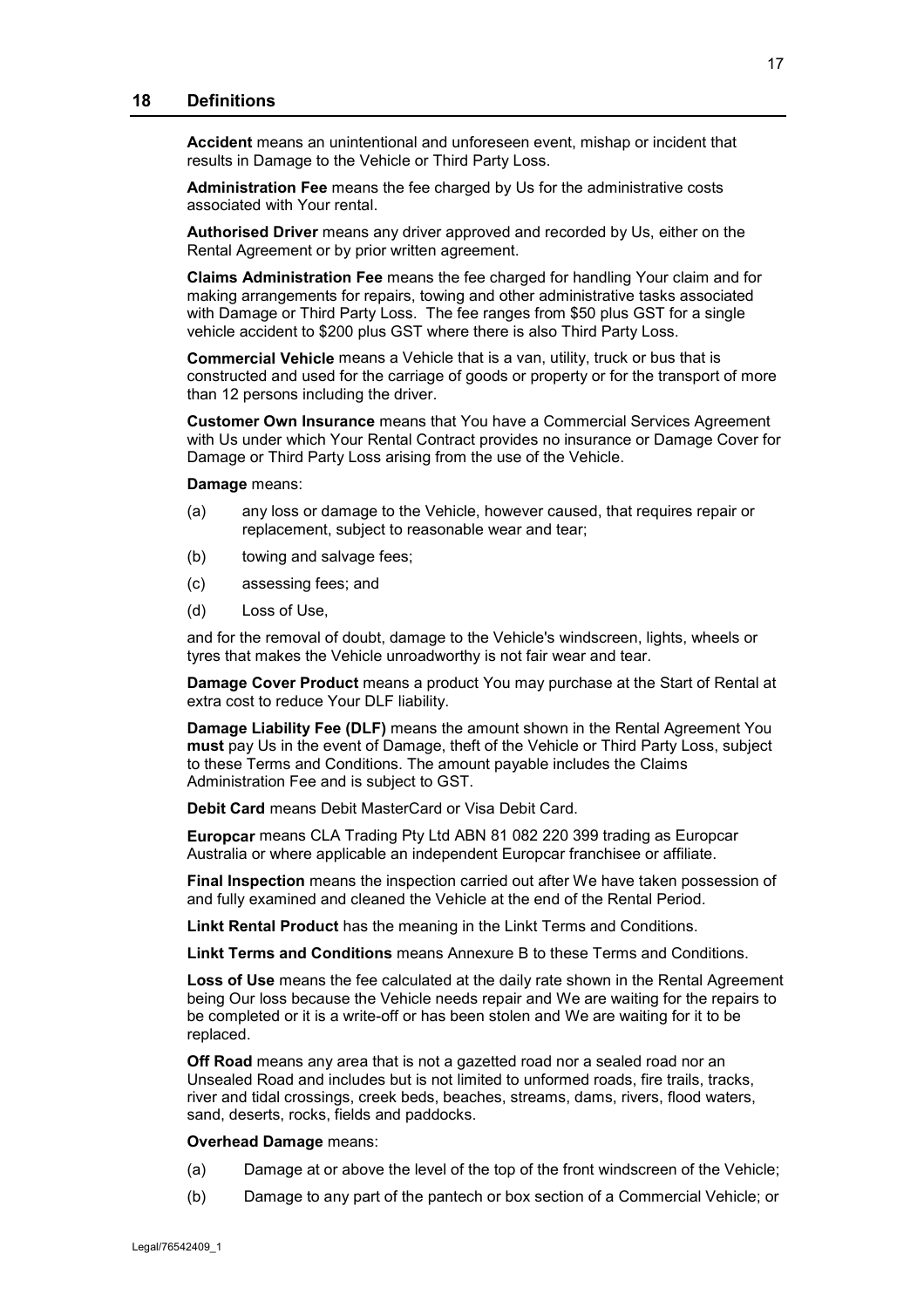caused by:

- (i) contact between the part of the Vehicle that is at or above the level of the top of the front windscreen with objects overhanging or obstructing its path;
- (ii) use of a Commercial Vehicle so that its height exceeds that permitted by law, by-law, regulation or advisory sign in the area of use;
- (iii) objects being placed on the roof of the Vehicle; or
- (iv) You or any person standing or sitting on the roof of the Vehicle.

**Personal Information** has the same meaning as in the *Privacy Act 1988* (Cth).

**Premium Location Surcharge (PLS)** means the extra amount payable when a Vehicle is hired from a Rental Station located at an airport or some city or suburban locations. The rate is shown in the Rental Agreement and is subject to GST.

**Privacy Policy** means Our Privacy Policy available at [www.europcar.com.au](http://www.europcar.com.au/)

**Rental Charges** means all rental and associated charges plus GST or other taxes and levies required by law all shown in the Rental Agreement.

**Rental Station** means the branch or rental location from which You hired the Vehicle.

**Rental Period** means the period shown in the Rental Agreement or as extended by Us.

**Serious Breach** means a breach of:

- (a) any of clauses [5.2,](#page-6-3) [7.2,](#page-7-1) [7.3,](#page-7-2) [7.5,](#page-7-3) [7.7,](#page-8-0) [7.10,](#page-9-0) [7.11,](#page-10-1) [7.12](#page-10-0) [,7.13](#page-11-3) or [9.4](#page-11-4) that causes Damage, theft of the Vehicle or Third Party Loss; or
- (b) clause [10](#page-12-0) that prevents Us from properly investigating, making or defending a claim arising from an Accident or theft.

**Service Fee** means the fee charged by Linkt for each day where the Vehicle incurs a toll on a toll road.

**Snow Cover** means the additional cover that allows the Vehicle to be driven on sealed roads above the Snow Line.

**Snow Line** means the gates leading to any of the national parks or snowfields in Australia between 1 June and 31 October, or any area where it is indicated or required that snow chains are to be fitted to the Vehicle.

**Start of Rental** means the date and time that the rental commences at the Rental Station shown in the Rental Agreement.

**Third Party Loss** means any loss or damage to third party property, including other motor vehicles, and any third party claim for loss of income or consequential loss.

**Underbody Damage** means any damage to the Vehicle including the drive train, chassis, steering, suspension, brakes, exhaust, floor pan and fuel systems that is caused by or directly results from contact between the underside of the Vehicle and any part of the road way or any object or obstruction including kerbs, gutters, speed or road humps, barriers or wheel stops.

**Unsealed Road** means a road, other than a road undergoing temporary roadworks, that has been formed and constructed but is not sealed with a hard material such as tar, bitumen or concrete.

**Unsealed Road Cover** means the additional cover that allows some classes of Vehicle to be used on an Unsealed Road provided that the road is gazetted, graded, and maintained by a local, state, territory or government body, authority or council but it **never** allows the use of the Vehicle Off Road.

**Vehicle** means the vehicle described in the Rental Agreement and includes its parts, components, accessories, keys, keyless start or remote control device, audio equipment, GPS Tracking Device and tools or any vehicle substituted by Us pursuant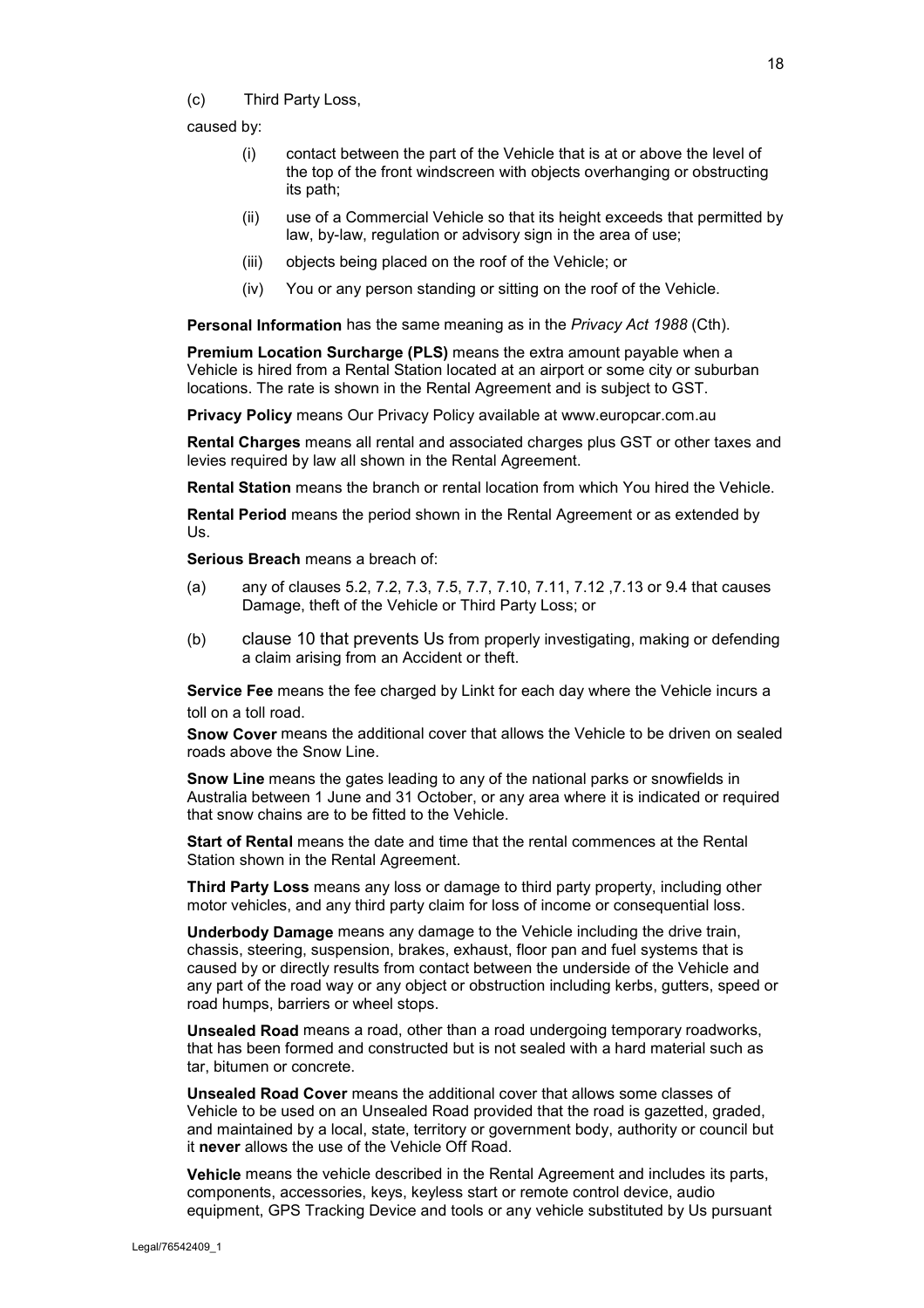to the Rental Contract.

**Vehicle Registration Recovery Fee (VRRF)** means the daily amount payable to Us to recover Our costs of registering and licensing the Vehicle as a rental Vehicle.

**We, Us, Our** means Europcar or one of its franchisees or affiliates as shown in the Rental Agreement.

**You, Your** means the person, firm, company or organisation renting the Vehicle or any Authorised Driver shown in the Rental Agreement.

**Your Europcar Account** means Your credit card, Europcar charge account or Debit Card nominated at the Start of Rental for the debiting of charges under the Rental Contract.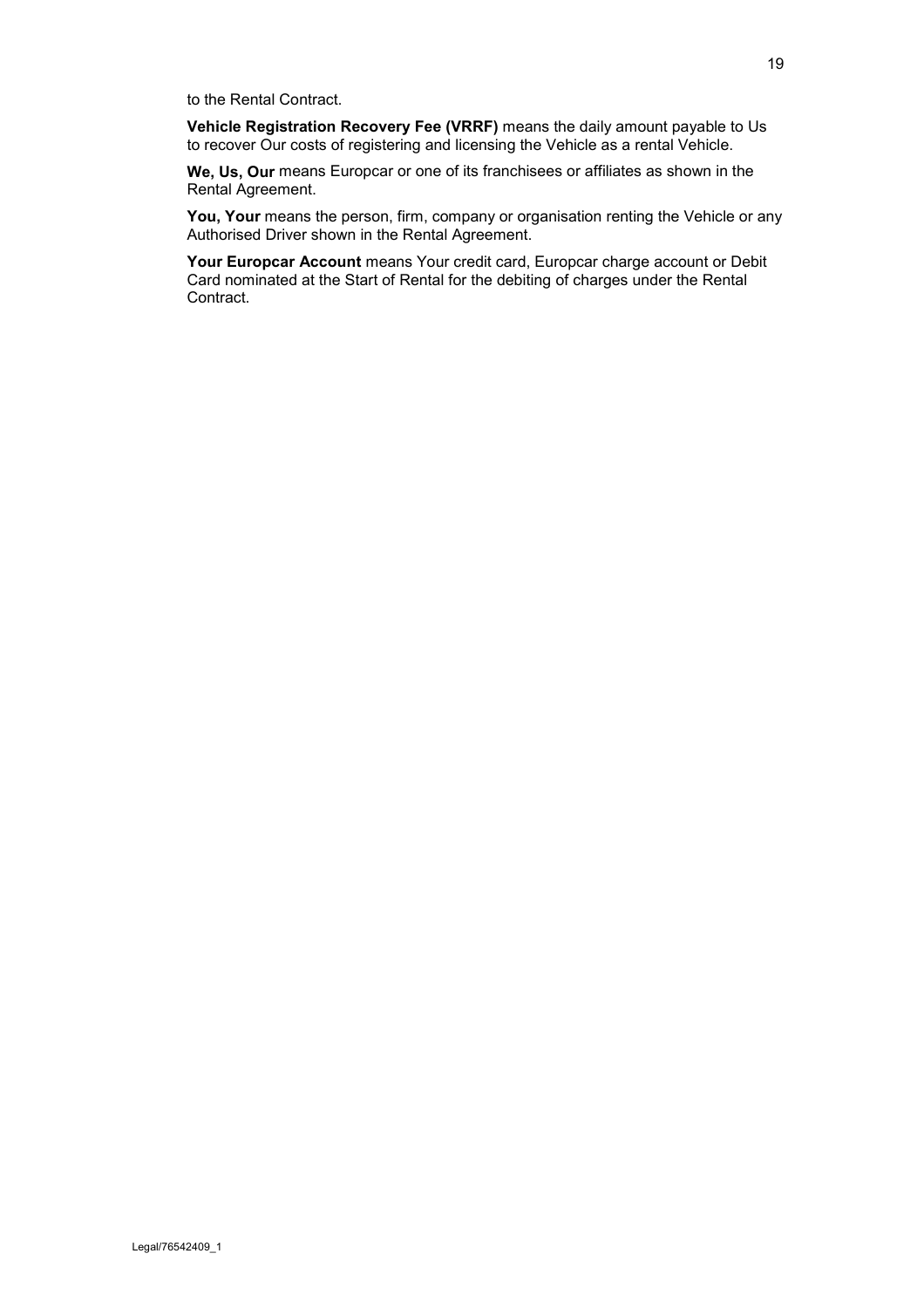# **Annexure B Linkt Terms and Conditions**

Tollaust Pty. Limited (ACN 050 538 693), trading as Linkt (*Linkt*), through Europcar as Linkt's agent, offers the Linkt Rental Product to You on these Linkt Terms and Conditions.

By signing the Rental Contract, You accept and agree to be bound by these Linkt Terms and Conditions.

#### <span id="page-19-0"></span>**Part A: General**

#### **1 Interpretation**

In these Linkt Terms and Conditions unless the contrary intention appears:

- (a) a reference to these Linkt Terms and Conditions includes any variation to it;
- (b) the singular includes the plural and the plural includes the singular;
- (c) a gender includes all genders;
- (d) a reference to a person includes a firm, a body corporate, an unincorporated association or an authority;
- (e) an obligation imposed on two or more parties binds them jointly and severally;
- (f) a reference to a time or date is a reference to that time or date in Melbourne, Australia;
- (g) any reference to dollars and \$ is to Australian currency;
- (h) a provision of these Linkt Terms and Conditions must not be interpreted against Linkt just because Linkt prepared these Linkt Terms and Conditions;
- (i) a reference to any legislation or subordinate legislation includes any modifications or changes;
- (j) headings in these Linkt Terms and Conditions have been inserted for convenience and do not affect the interpretation of these Linkt Terms and Conditions; and
- (k) a reference to a clause or a part is a reference to a clause or a part of these Linkt Terms and Conditions.

#### <span id="page-19-1"></span>**2 Creation of Linkt Rental Account**

If you are a Consumer Customer, Linkt will create a Linkt Rental Account for You in connection with Your use of the Vehicle(s) You have rented from Europcar on Toll Roads as agreed under the Rental Contract, unless You have chosen to use or set up your own valid alternate tolling arrangement before You travel on a Toll Road.

#### <span id="page-19-2"></span>**3 Your Linkt Rental Product**

- (a) The Linkt Rental Product is provided by Linkt to enable the payment of Tolls and Fees relating to Your Trips using Your Vehicle(s) in accordance with these Linkt Terms and Conditions.
- (b) You remain responsible at all times for the acts and omissions of any Authorised Driver and any other person using the Vehicle, including for any Tolls and Fees they incur.

#### <span id="page-19-3"></span>**4 When You should contact Linkt**

- (a) Any questions regarding Tolls or Fees should first be referred to Linkt.
- (b) You should contact Linkt using the contact details set out in Part D of these Linkt Terms and Conditions as soon as possible if: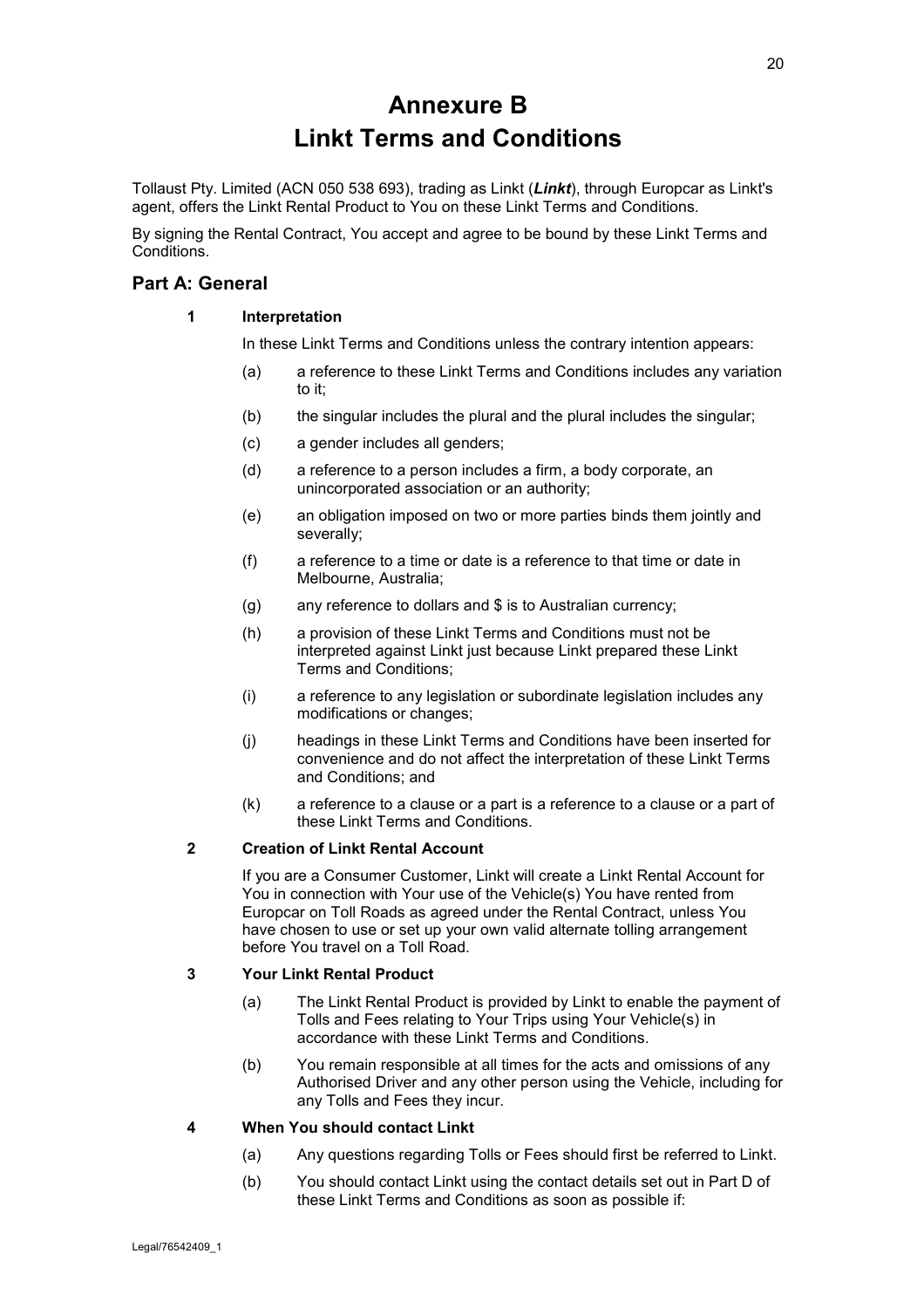(ii) You become aware of anything that may or will affect any payment described in these Linkt Terms and Conditions.

#### <span id="page-20-5"></span><span id="page-20-0"></span>**5 Tolls and Fees payable**

- (a) This clause [5](#page-20-0) applies only to Consumer Customers.
- <span id="page-20-6"></span>(b) You must pay the following to Linkt:
	- (i) all Tolls incurred in accordance with clause [6.1;](#page-20-2)
	- (ii) the Rental Service Fee; and
	- (iii) any other costs reasonably incurred by Linkt in enforcing its rights under these Linkt Terms and Conditions, including any reasonable fees or charges imposed by a third party on Linkt where You have refused or failed to pay any amount under these Linkt Terms and Conditions.
- <span id="page-20-3"></span>(c) If You fail to pay any Tolls or Fees as required by these Linkt Terms and Conditions:
	- (i) Linkt may refer that failure to a Credit Reporting Agency or to Europcar who may charge You reasonable additional fees or charges; and/or
	- (ii) Linkt may suspend or cancel the Linkt Rental Account and the provision of the Linkt Rental Product to You.

Linkt will not be required to refund to You any reasonable additional fees or charges described in clauses [6.1](#page-20-2) and this clause [5\(c\)](#page-20-3) that are charged to You by a Credit Reporting Agency or Europcar.

#### <span id="page-20-1"></span>**6 Payment**

#### <span id="page-20-2"></span>6.1 **Charges to Your Linkt Rental Account**

- (a) All Tolls and Fees incurred in connection with any Trips undertaken by Vehicles will be charged to the Linkt Rental Account. For the avoidance of doubt, payment by cash is not an acceptable payment method.
- (b) You warrant and represent that You are authorised to have any Tolls and Fees that are incurred in connection with any Trips undertaken by Vehicles charged to the Linkt Rental Account.

#### <span id="page-20-4"></span>6.2 **Payment by Nominated Card**

- (a) This clause [6.2](#page-20-4) applies only to Consumer Customers.
- (b) If You are using a Nominated Card to pay for the rental of a Vehicle or have otherwise provided a Nominated Card for the payment of Tolls and Fees, You:
	- (i) agree that Europcar may disclose to Linkt, and you authorise Linkt to receive, all details of your Nominated Card that are required for Linkt to process Your payment of all Tolls and Fees and to otherwise pay all outstanding balances on Your Account;
	- (ii) warrant and represent to Linkt that You are authorised to use the Nominated Card to meet Your payment obligations under these Linkt Terms and Conditions; and
	- (iii) authorise Linkt to debit amounts from, or credit funds to, the Nominated Card in respect of Tolls and Fees and other amounts payable to, or from, Linkt under these Linkt Terms and Conditions.
- (c) Linkt will debit Tolls and Fees and other amounts payable to, or from, Linkt under these Linkt Terms and Conditions.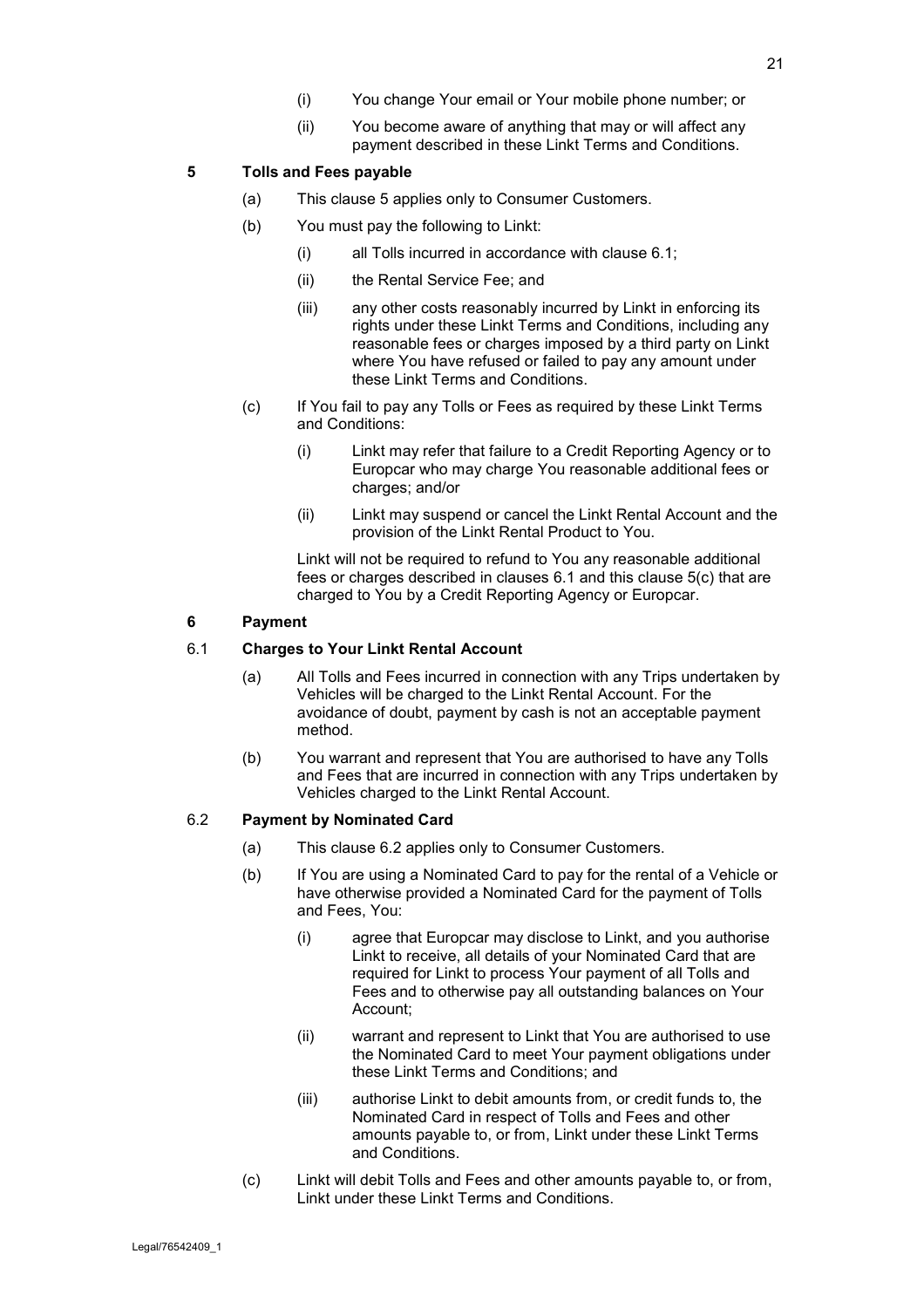- (d) You must immediately provide Linkt with details for an alternative Nominated Card, which can be used to meet Your obligations under these Linkt Terms and Conditions, and an authority for Linkt to debit the alternative Nominated Card, if:
	- (i) the existing Nominating Card is cancelled, suspended or is otherwise not useable; or
	- (ii) the existing Nominated Card Holder cancels Your authorisation to use the existing Nominated Card.

#### <span id="page-21-3"></span>6.3 **Recovery of payments**

- (a) This clause [6.3](#page-21-3) applies only to Consumer Customers.
- (b) You acknowledge and agree that Tolls and Fees incurred by Vehicles for Trips on Toll Roads are a debt due and payable by You to Linkt.
- <span id="page-21-4"></span>(c) If You:
	- (i) have provided a Nominated Card for the payment of Tolls and Fees under clause [6.2;](#page-20-4) and
	- (ii) You do not pay the amount of those Tolls and Fees in full by the relevant Payment Date,

then Linkt may contact You using the details provided to it by Europcar to seek payment of the overdue Tolls and Fees. If You do not pay such overdue Tolls and Fees within 33 days after the date on which Linkt first contacted You in accordance with this clause [6.3\(c\),](#page-21-4) Your liability to pay these overdue Tolls and Fees will be transferred to Europcar and Europcar (or a third party acting on Europcar' behalf) may contact You directly to obtain payment of these overdue Tolls and Fees.

#### <span id="page-21-0"></span>**7 Errors in charging Tolls and Fees**

- (a) This clause [7](#page-21-0) applies only to Consumer Customers.
- (b) If Linkt incorrectly credits You an amount in connection with the Linkt Rental Account, Linkt may recover that amount from You provided that Linkt has given You 10 days prior written notice of its intention to do so.
- (c) Linkt will promptly apply any credit due to You in connection with Your Linkt Rental Account by such method as Linkt may reasonably choose.

#### <span id="page-21-1"></span>**8 Linkt Rental Account Statement**

During the period in which Your Linkt Rental Account is active, You may view Your Linkt Rental Account Statement without charge at any time by logging on to<https://manage.linkt.com.au/retailweb/login>

#### <span id="page-21-2"></span>**9 What to do if a Vehicle or its number plates are stolen**

- (a) You must immediately inform Europcar if:
	- (i) a Vehicle is stolen; or
	- (ii) one or both number plates for a Vehicle are stolen.
- <span id="page-21-6"></span><span id="page-21-5"></span>(b) If:
	- (i) a Trip is undertaken by a Vehicle while stolen; or
	- (ii) a Trip is undertaken by a vehicle fitted with one or both number plates that have been stolen from a Vehicle; and
	- (iii) Tolls and Fees are charged to a Linkt Rental Account in connection with a Trip referred to in clause [9\(b\)\(i\)](#page-21-5) or [9\(b\)\(ii\)](#page-21-6) (as applicable),

Linkt will refund those Tolls and Fees to You (as a Consumer Customer) or the Commercial Customer (in the case of Personnel) upon provision of a police report (including the police event number)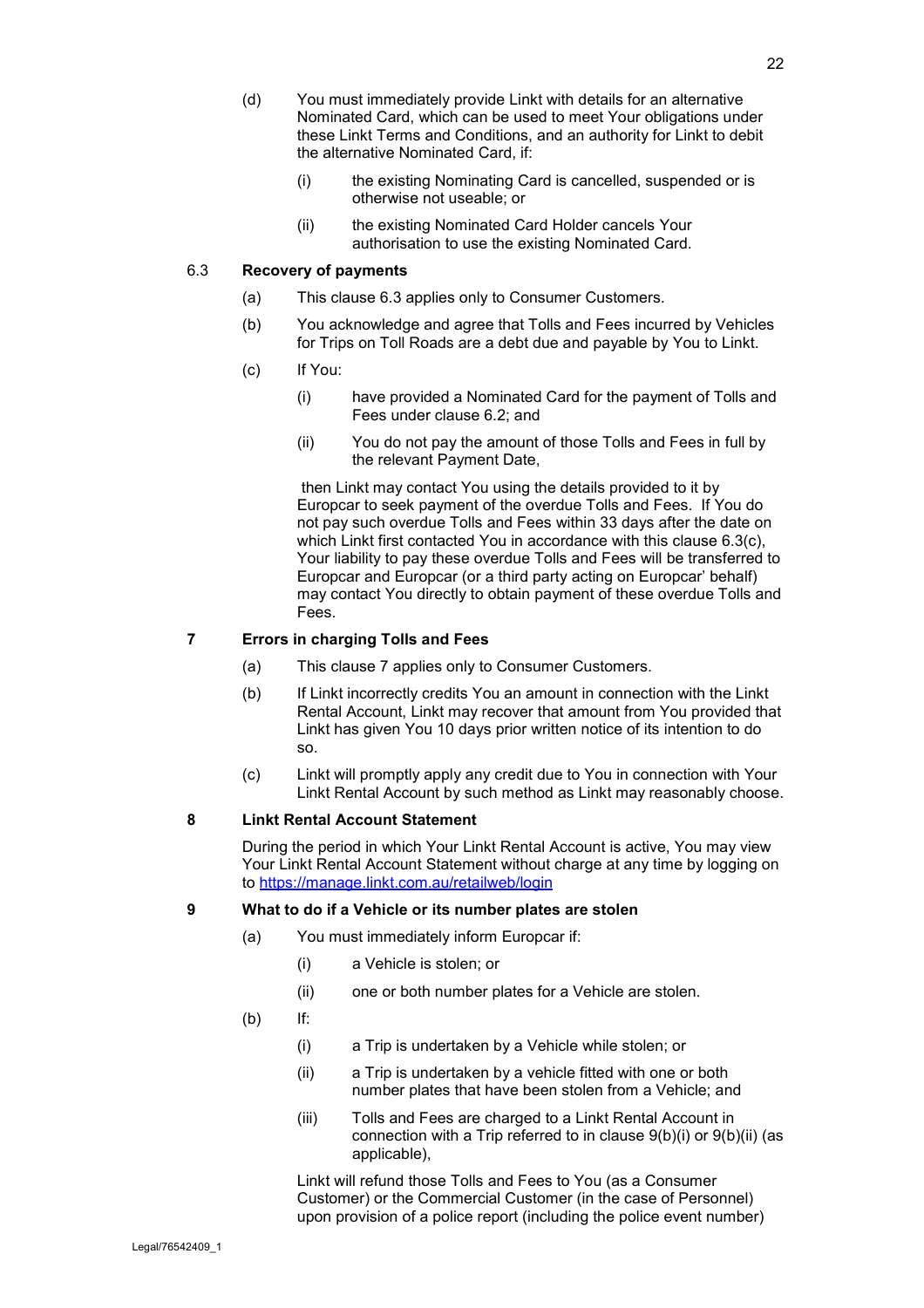confirming that the Vehicle or number plate(s) were recorded as being stolen at the time of the relevant Trip.

#### <span id="page-22-0"></span>**10 GST**

- (a) Unless otherwise indicated, all Tolls and Fees are inclusive of GST.
- (b) If GST is stated as not to be inclusive, You are liable for any GST payable in accordance with applicable law.

#### <span id="page-22-1"></span>**11 Liability**

To the maximum extent permitted by law, Linkt is not liable (whether in agreement, tort, under statute or otherwise) for any loss (including consequential loss or loss of profit), damage or expense that You or any other person incurs arising directly or indirectly from the use of any Toll Road or anything else in connection with these Linkt Terms and Conditions.

#### <span id="page-22-2"></span>**12 Consent to use and disclose information**

- (a) You consent to Linkt using or disclosing any information (including personal information) that You provide to Linkt (or which Europcar provides to Linkt, or which Linkt otherwise obtains) only for the purposes contemplated by these Linkt Terms and Conditions (including the exercise of any rights or the performance of any obligations under these Linkt Terms and Conditions) as detailed in Linkt's Privacy Policy (available at [www.linkt.com.au/legal/policies/transurban-privacy-policy\)](https://www.linkt.com.au/legal/policies/transurban-privacy-policy) or the Linkt Privacy and Credit Reporting Disclosures and Consents document attached at Part B of these Linkt Terms and Conditions.
- (b) If you are a Consumer Customer, You consent to any information (including Personal Information) about Your Linkt Rental Account, and any information You provide to Linkt, being disclosed by Linkt to credit reporting bodies, to debt collection agencies or Europcar for the Permitted Purpose (including, but not limited to, in circumstances where You are in payment default).
- (c) If you are Personnel, You consent to any information (including Personal Information) about the Linkt Rental Account, and any information You or the Commercial Customer provide to Linkt, being disclosed by Linkt to:
	- (i) credit reporting bodies to enable Linkt to ascertain Your credit rating only, following the date on which Your Linkt Rental Account is opened or at any time thereafter while Your Linkt Rental Product remains open;
	- (ii) Europcar, including without limitation personal information including the first name and surname of the Personnel, or to the Commercial Customer, including for reporting purposes in relation to a Linkt Rental Account; or
	- (iii) credit reporting bodies and to debt collection agencies or Europcar where the Commercial Customer is in payment default.
- (d) Linkt's Credit Reporting Policy can be found at [www.linkt.com.au/legal/policies/transurban-credit-reporting-policy](https://www.linkt.com.au/legal/policies/transurban-credit-reporting-policy) or You can contact Linkt using the contact details set out in Part D of these Linkt Terms and Conditions to obtain a copy.
- (e) You consent to Linkt disclosing any information that is required by law (including by legislation or court order, and including to Europcar).
- (f) You consent to Linkt disclosing to Toll Road operators (and the operator's preferred toll service provider) and any State Roads Authority any information (including personal information) required for Toll collection or enforcement.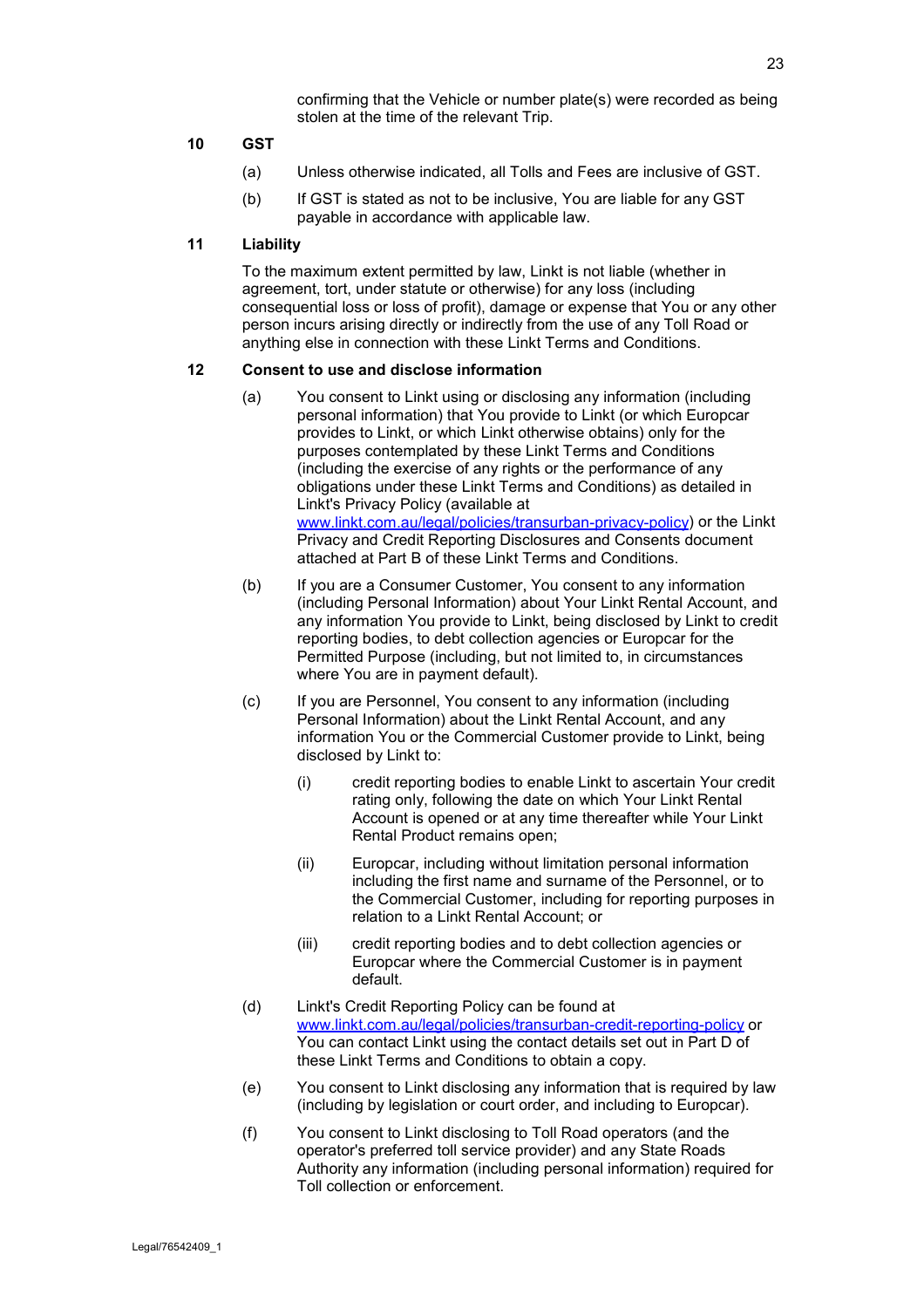#### <span id="page-23-0"></span>**13 Complaints, questions and disputes**

- (a) If You have a dispute or wish to make a complaint about the Linkt Rental Product, a payment or an amount charged, refunded or not refunded to a Linkt Rental Account, You should contact Linkt. A customer service officer will provide a response with reasons as soon as possible.
- (b) If You believe that Your dispute or complaint has not been properly addressed, You have the right to have the issue reviewed by Linkt's Customer Resolutions Team.
- (c) If You are not satisfied with the response, You may take Your complaint to the Tolling Customer Ombudsman.
- (d) Unless You tell Linkt that You disagree with your Account Balance within 60 days of receipt of any invoice, You will not be entitled to dispute the Account Balance recorded on the invoice. Where You dispute Your Account Balance, until that dispute is resolved You must continue to comply with these Linkt Terms and Conditions as if the Account Balance recorded on the invoice was correct.
- (e) Where You dispute Your Account Balance, Linkt may (at its discretion):
	- (i) refund to Your Linkt Rental Account all or part of the disputed amount; or
	- (ii) make other arrangements reasonably necessary to allow for the continued operation of Your Linkt Rental Account, until the dispute is resolved.
- (f) The relevant contact details for Linkt, Linkt's Customer Resolutions Team and the Tolling Customer Ombudsman are each set out in Part D of these Linkt Terms and Conditions.

#### <span id="page-23-1"></span>**14 Suspension or Termination**

- (a) Linkt may suspend processing Trips by any or all Vehicles on the Linkt Rental Account if:
	- (i) Linkt is advised by Europcar to suspend or close the Linkt Rental Account;
	- (ii) You become bankrupt or appear likely to become bankrupt;
	- (iii) the Commercial Customer who has permitted You (as Personnel) to use the Vehicle(s) in accordance with the Linkt Terms and Conditions is a company and:
		- (A) it becomes insolvent (that is, not able to pay all its debts as and when they become due and payable) or has a receiver, manager, administrator or liquidator appointed, or appear likely to do so;
		- (B) its shareholders pass a resolution for winding up;
		- (C) an application is made for winding up the company, which is not dismissed or withdrawn within 30 Business Days and which results in an order being made for the company's winding up; or
		- (D) it enters into an arrangement, composition or compromise with any creditors;
	- (iv) Linkt considers that a material adverse change has occurred in Your credit rating;
	- (v) Linkt is required to do so by law; or
	- (vi) for any other reason (including breach of these Linkt Terms and Conditions by You) where Linkt reasonably considers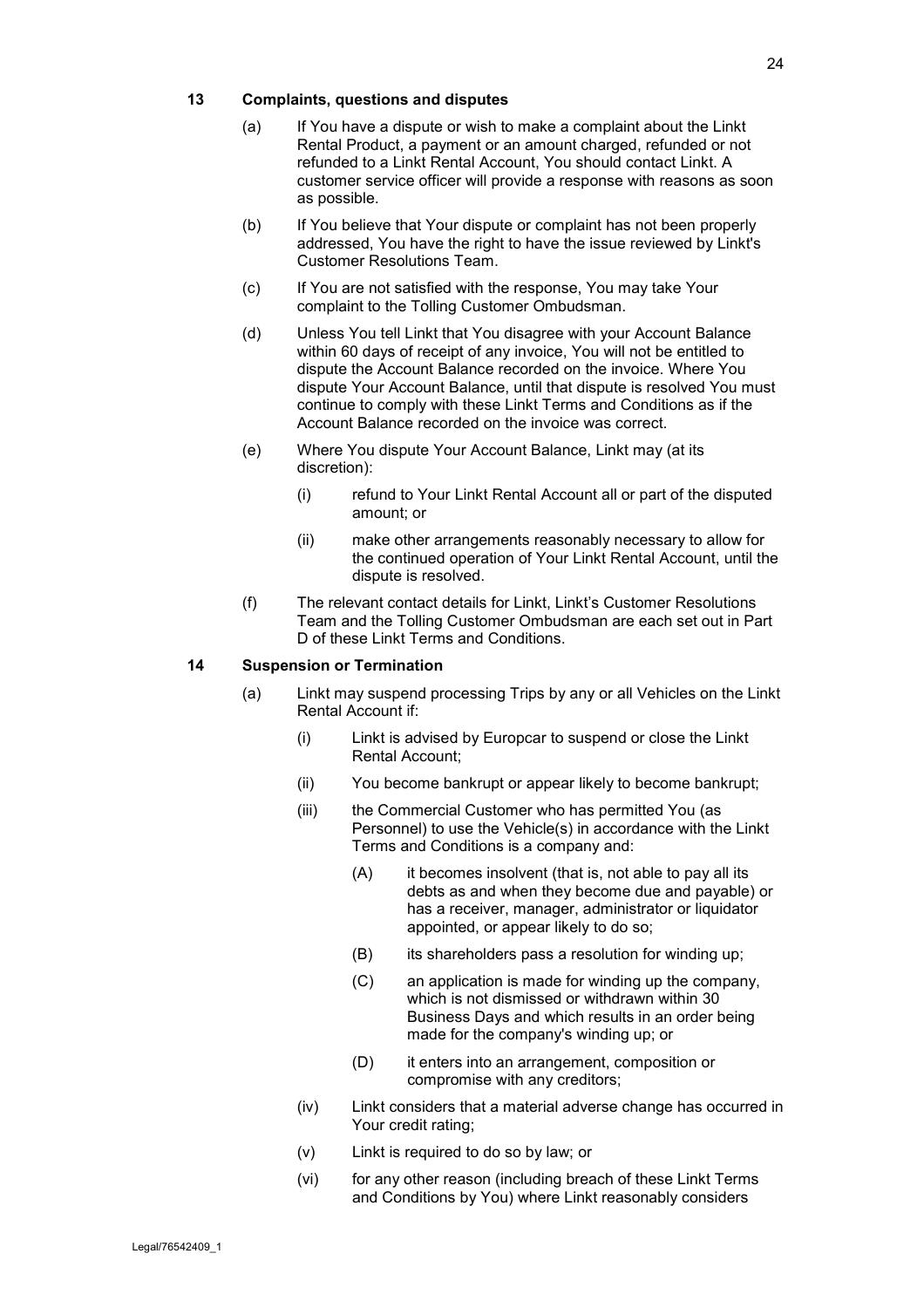suspension or cancellation of the processing of any or all Trips on the Linkt Rental Account is necessary.

- (b) Linkt may also suspend or cancel the Linkt Rental Account if:
	- (i) Linkt reasonably believes that the Linkt Rental Account or any payment card linked to the Linkt Rental Account or use of your Linkt Rental Account:
		- (A) is using Linkt's systems to determine the validity of a credit card;
		- (B) poses a risk to Linkt or any third party, including the integrity, security or reliability of Linkt or its systems;
		- (C) was obtained fraudulently or using false details; or
		- (D) is being, or may be being, used for fraudulent, illegal, dishonest or malicious purposes; or
	- (ii) You do not cooperate with any investigation in relation to Your Linkt Rental Account regarding suspected fraudulent, illegal, dishonest or malicious behaviour, or if You refuse to provide any information reasonably requested by Linkt in response to a request made by Linkt in connection with any suspected fraudulent, illegal, dishonest or malicious behaviour.
- (c) For the purposes of these Linkt Terms and Conditions, fraudulent, illegal, dishonest or malicious behaviour means dishonest activity, which may cause financial loss to any persons or entity including theft of money or other property whether or not deception is used at the time.

#### <span id="page-24-0"></span>**15 When these Linkt Terms and Conditions end**

- (a) These Linkt Terms and Conditions will:
	- (i) if you are a Consumer Customer, terminate automatically on the earlier of:
		- (A) the date which is 4 months after the date on which the last transaction occurred on the Linkt Rental Account; and
		- (B) the date on which the Consumer Customer's liability to pay overdue Tolls and Fees is be transferred to Europcar in accordance with clause [6.3\(c\),](#page-21-4)

unless earlier terminated in accordance with the provisions of these Linkt Terms and Conditions; or

- (ii) if you are Personnel, terminate only when terminated in accordance with the provisions of these Linkt Terms and Conditions.
- (b) The termination of these Linkt Terms and Conditions does not affect any rights that You or Linkt have against each other that arose at or before the termination, including in relation to any outstanding Tolls and or Fees that You have not paid prior to the termination.

#### <span id="page-24-1"></span>**16 Notices**

- (a) Notices (including any communications or statements) may be given by Linkt to You:
	- (i) by sending an email to Your email address as provided to Linkt by Europcar (or as updated by You under clause [4\)](#page-19-3); or
	- (ii) if no valid email has been provided to Linkt, by sending a text message to Your mobile number as provided to Linkt by Europcar (or as updated by You under clause [4\)](#page-19-3).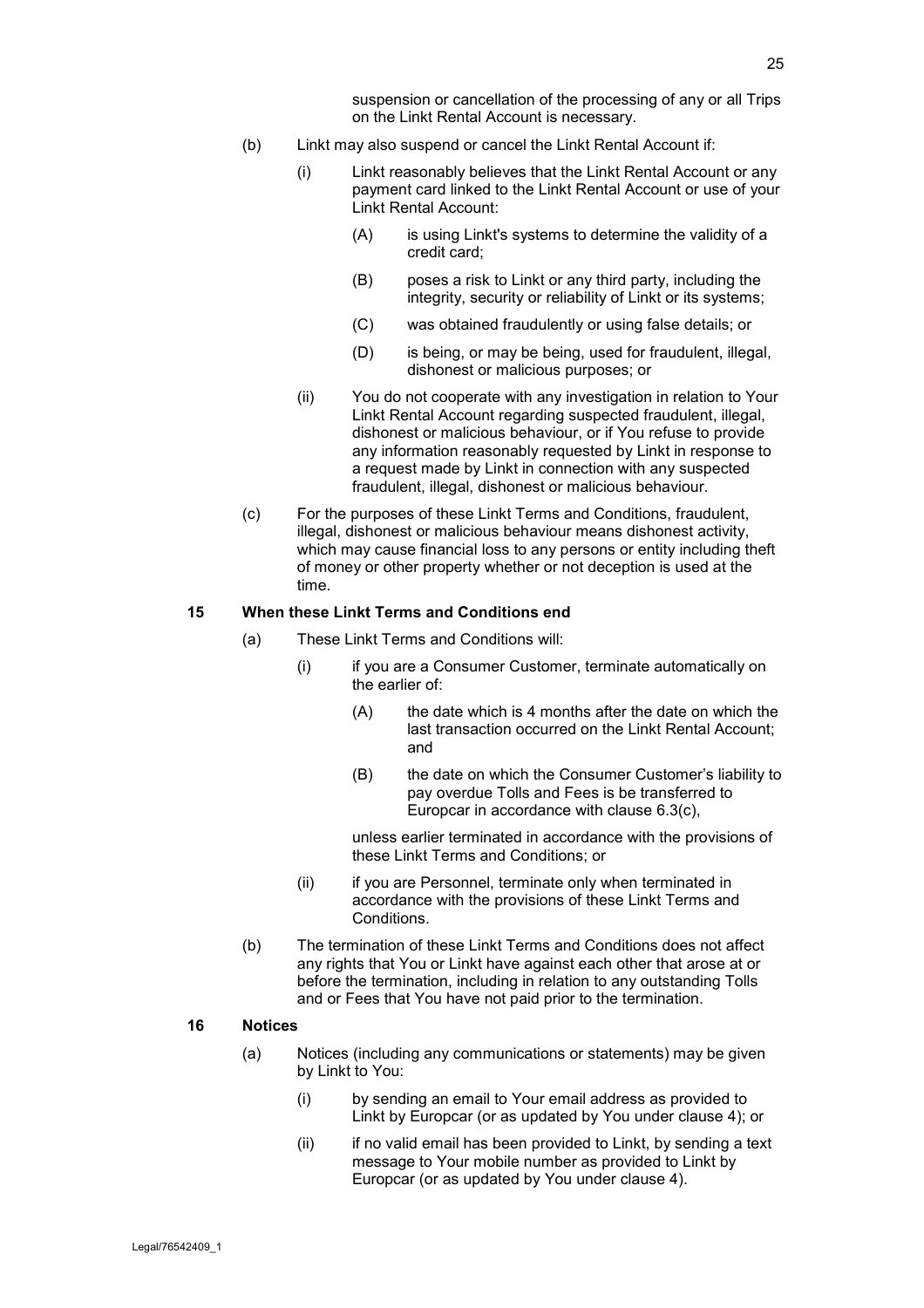- (b) Notices to Linkt may be sent by email to Linkt's email address, using the contact details available on Linkt's website at [www.linkt.com.au/sydney/contact-us.](https://www.linkt.com.au/sydney/contact-us)
- (c) Notices take effect from the time they are received (unless a nodelivery message is received by the sender).

#### <span id="page-25-0"></span>**17 General**

- (a) These Linkt Terms and Conditions are the entire agreement between You and Linkt about the Linkt Rental Account and the other matters covered by these Linkt Terms and Conditions. The only enforceable obligations and liabilities of You and Linkt about the subject matter are those arising out of the provisions of these Linkt Terms and Conditions or at law.
- (b) These Linkt Terms and Conditions replace all previous representations, communications and agreements on the subject matter. To the maximum extent permitted by law, the provisions of the *Competition and Consumer Act 2010* (Cth) and the *Fair Trading Act 1987* (NSW) are excluded. Linkt's liability for a breach of any term or warranty under the *Competition and Consumer Act 2010* (Cth) and the *Fair Trading Act 1987* (NSW) which by law cannot be excluded from these Linkt Terms and Conditions is limited to the maximum extent the law allows.
- (c) If any part of these Linkt Terms and Conditions is illegal or unenforceable it will not apply.
- (d) Any provision of these Linkt Terms and Conditions must be read down to the extent necessary to prevent that provision of these Linkt Terms and Conditions from being invalid, voidable or not enforceable in the circumstances. If a provision of these Linkt Terms and Conditions is still invalid, voidable or not enforceable, the relevant word, words or provision will be deleted, and the rest of these Linkt Terms and Conditions will continue to be fully enforceable.
- (e) You will not earn interest on any credit Account Balance or amount You pay to Linkt under these Linkt Terms and Conditions.
- (f) Unless otherwise expressly provided by these Linkt Terms and Conditions, a party does not waive a right, power or discretion just because it:
	- (i) fails to exercise it;
	- (ii) only exercises part of it; or
	- (iii) delays in exercising it.
- (g) A waiver of one breach of a provision of these Linkt Terms and Conditions does not operate as a waiver of another breach of the same provision or any other provision. A right of Linkt created under these Linkt Terms and Conditions may only be waived in writing signed by Linkt.
- (h) You represent and warrant to Linkt that you have the power, authority and capacity to enter into these Linkt Terms and Conditions.
- (i) You must pay Linkt an amount equal to any costs (including reasonable legal costs) incurred by Linkt in recovering a debt under these Linkt Terms and Conditions from You.
- (j) These Linkt Terms and Conditions and the transactions contemplated by these Linkt Terms and Conditions are governed by the laws of New South Wales.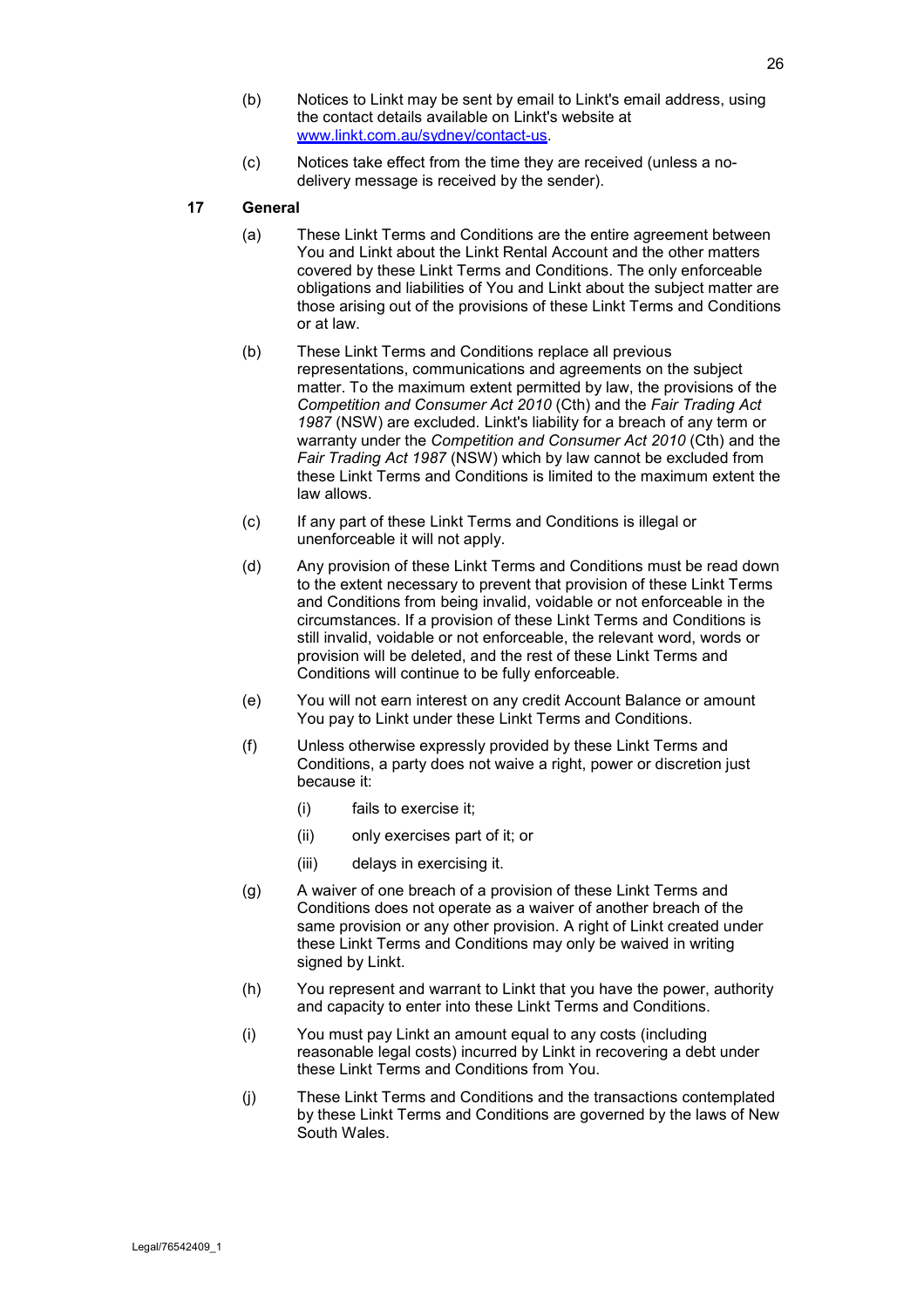#### <span id="page-26-0"></span>**18 Definitions**

In these Linkt Terms and Conditions (including Parts A, B and C), except where the context otherwise requires:

*Account Balance* means the total of all of the payments (and other amounts) which have been charged to the Linkt Rental Account less any Toll, Fee, tax, charge or other amount which is refunded to the Linkt Rental Account.

*Account Statement* means a summary of the transactions (including the Tolls and Fees) charged to the Linkt Rental Account.

*Associated Contractors* means Linkt's suppliers, agents, distributors and contractors in relation to any Permitted Purposes.

*Authorised Driver* means a driver approved and recorded by Europcar to drive a Vehicle either on the Rental Contract or by prior written agreement.

*Authorised Information Recipient* means Linkt, Europcar and each Intended Recipient.

*Europcar* means:

- (a) CLA Trading Pty Ltd ACN 082 220 399;
- (b) any Related Body Corporate of CLA Trading Pty Ltd ACN 082 220 399; or
- (c) any franchisee or licensee of any of the entities mentioned in paragraphs (a) to (b) of this definition,

as applicable, being the entity with whom You have entered into the Rental Contract with.

*Business Day* means a day that is not a Saturday, Sunday or public holiday in the State of Victoria, Australia.

*Clearing House* means any person who operates a clearing house for operators of Toll Roads.

*Commercial Customer* means a body corporate, partnership, trust, government department or agency, sole trader or other business or entity that rents a Vehicle for its business use (including for use by its Personnel) and settles Tolls and Fees using a Linkt Rental Account.

*Consumer Customer* means a consumer, member of the public or other individual renting a Vehicle (including for a business purpose) and settles Tolls and Fees daily using a Nominated Card.

*Credit Provider* has the meanings given in the *Privacy Act 1988* (Cth).

*Credit-Related Information* means Credit Information, Credit Eligibility Information and Credit Reporting Information, each as defined in the *Privacy Act 1988* (Cth).

*Credit Reporting Agency* means a corporation that carries on a credit reporting business within the meaning of that term in the *Privacy Act 1988*  (Cth).

*Credit Reporting Body* has the meaning given in the *Privacy Act 1988* (Cth).

*Department of Transport and Main Roads* means the Department of Transport and Main Roads in the State of Queensland, Australia.

*Due Payment* means the amount stated in an invoice from Linkt as the Account Balance that You owe to Linkt.

*Electronic Toll Point* means any place on a Toll Road where vehicles are detected by the Linkt Rental Product System.

*Fees* means each of the fees and costs (and any taxes applicable to them) described in clauses [5\(b\)\(ii\)](#page-20-5) to [5\(b\)\(iii\)](#page-20-6) inclusive of these Linkt Terms and Conditions.

*GST* has the same meaning as in *A New Tax System (Goods and Services*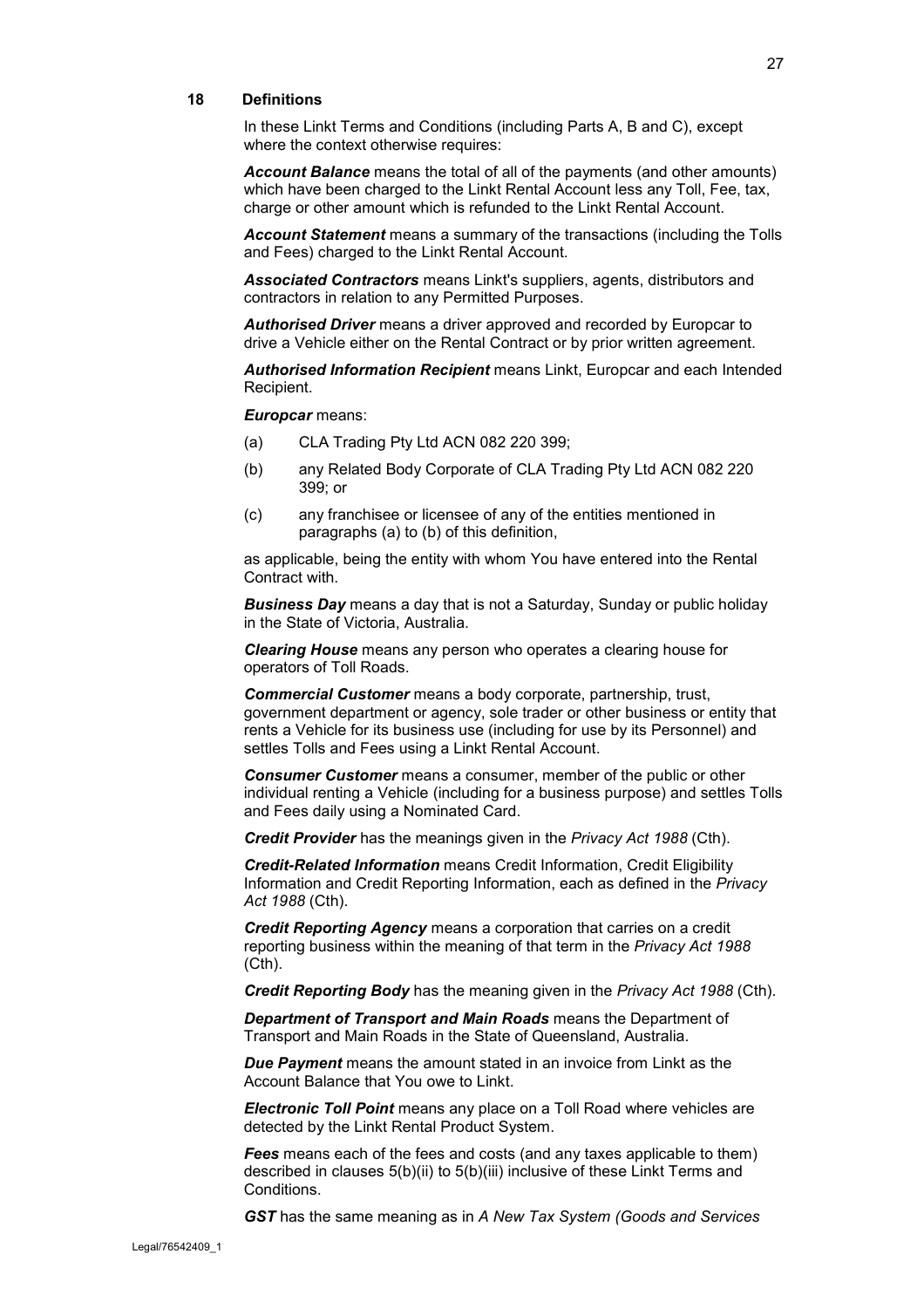*Head, Transport for Victoria* means the body corporate of this name established under section 64A of the *Transport Integration Act 2010* (Vic).

*Individual* means any individual, including any Authorised Driver or Nominated Card Holder.

*Intended Recipients* means the following parties:

- (a) Credit Reporting Agencies;
- (b) Associated Contractors;
- (c) any bank, financial institution or Clearing House;
- (d) Linkt's professional advisers including legal advisers, accounting advisers and other professional advisers;
- (e) driver licensing and vehicle registration agencies, law enforcement agencies, public revenue authorities, road safety authorities and solicitors in relation to motor vehicle accidents;
- (f) owners and other operators of Toll Roads; and
- (g) persons providing services to any of the entities set out in paragraphs (a) To (f) of this definition.

*Linkt Commercial Rental Product Information* means any information relating to the Commercial Customer, its Personnel, the Linkt Rental Product, a Vehicle, the location of a Vehicle at any time, the direction of travel, or video and/or camera surveillance operated at Toll Roads. Linkt Rental Product Information may without limitation include Personal Information about:

- (a) the Commercial Customer; or
- (b) its Personnel,

including a name, address, phone number, email address, drivers licence number, date of birth, vehicle hire and usage information, billing or financial information, Rental Contract, Linkt Rental Account, and other Personal Information contained in video and/or camera surveillance of Toll Roads for traffic management or toll violation enforcement purposes conducted by Linkt or obtained by Linkt from third parties.

*Linkt Consumer Rental Product Information* means any information relating to You or Your Linkt Rental Product, Your Vehicle, the location of Your Vehicle at any time, the direction of travel, or video and/or camera surveillance operated at Toll Roads. Linkt Rental Product Information may without limitation include Personal Information about:

- (a) You; or
- (b) any Individual,

including a name, address, phone number, email address, drivers licence number, date of birth, vehicle hire and usage information, billing or financial information, Rental Contract, Linkt Rental Account, and other Personal Information contained in video and/or camera surveillance of Toll Roads for traffic management or toll violation enforcement purposes conducted by Linkt or obtained by Linkt from third parties.

*Linkt Rental Account* means the Linkt Rental Account of the Consumer Customer or the Linkt Rental Account of the Commercial Customer (as applicable), each set up by Linkt.

*Linkt Rental Product* means the indirect toll billing facility that utilises the Linkt retail platform and Europcar' systems to communicate with and charge You as a result of travel by Vehicles on Toll Roads.

*Linkt Rental Product System* means the entire system relating to tagless tolling operated by Linkt for the Linkt Rental Product.

*Linkt Terms and Conditions* means this Annexure B to the Rental Contract.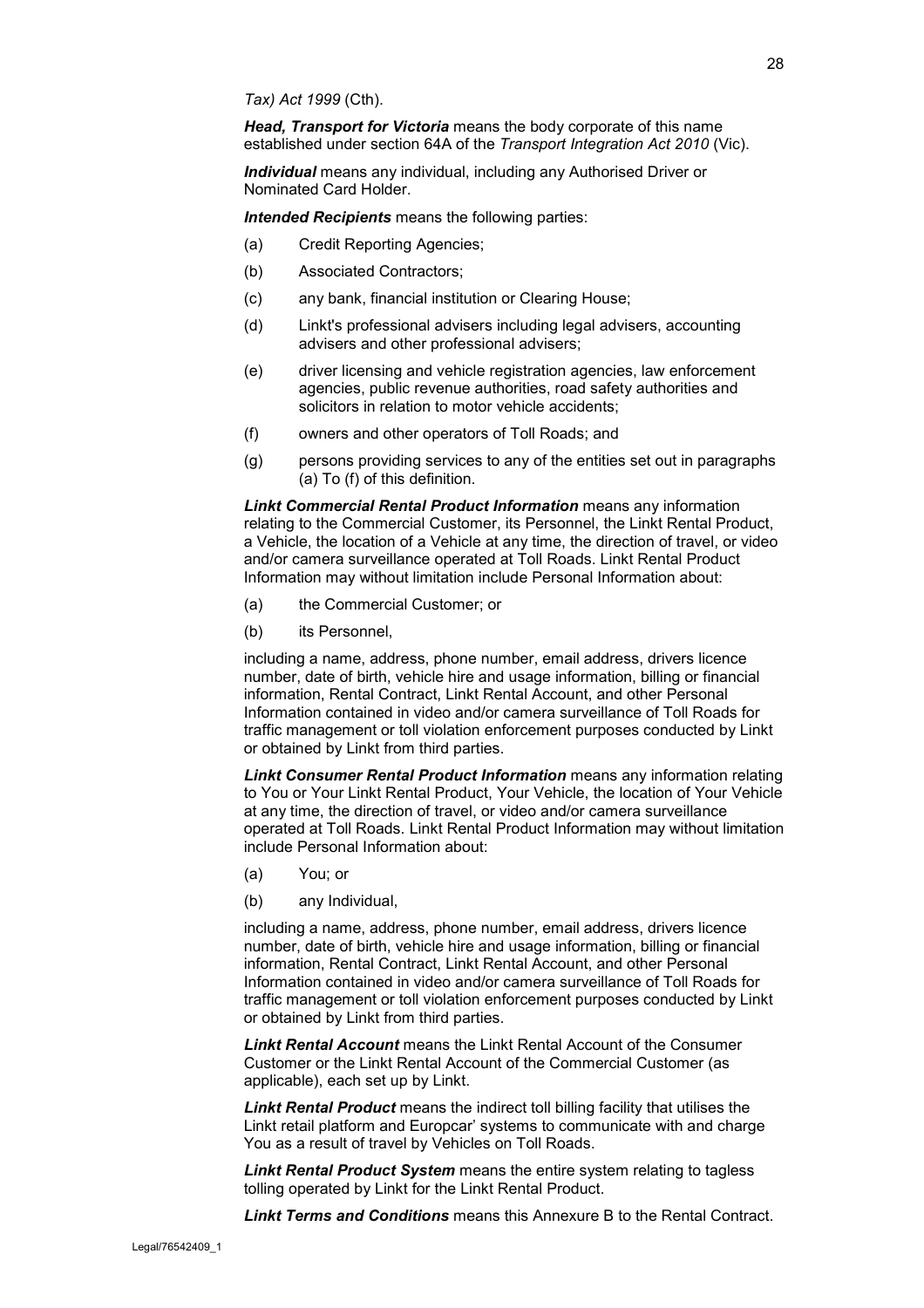*Nominated Card Holder* means a person other than the Consumer Customer who holds a Nominated Card.

*Payment Date* means the date on which a transaction is recorded on Your Linkt Rental Account.

*Permitted Purposes* means any one or more of:

- (a) facilitating the use of and carrying out functions and activities relating to:
	- (i) Tolls and their enforcement;
	- (ii) the Linkt Rental Product;
	- (iii) verification of Your Rental Contract;
	- (iv) obtaining feedback about the Linkt Rental Product; and
	- (v) analysing information for product development in connection with the Linkt Rental Product System, traffic conditions, travel times and road usage and disclosing aggregate information (including to the public) excluding any Personal Information of Consumer Customers and Commercial Customers including their Personnel;
- (b) disclosure to any State Roads Authority for any purpose in connection with Toll Roads;
- (c) auditing of the Linkt Rental Product System;
- (d) law enforcement;
- (e) the enforcement of a law imposing pecuniary penalty;
- (f) the protection of the public revenue;
- (g) road safety;
- (h) release of information to solicitors acting as agents for their clients in relation to motor vehicle accidents where Linkt is compelled to do so by a court order;
- (i) obtaining advice and professional services on a confidential basis; and
- (j) such other purposes as are permitted by Privacy Laws.

*Personal Information* means information or an opinion (including information or an opinion forming part of a database and whether or not recorded in a material form) about an individual whose identity is apparent or can reasonably be ascertained or is reasonably identifiable from the information or opinion and any other information subject to the Privacy Laws.

*Personnel* means the directors, officers, agents, employees, individual contractors or subcontractors of a Commercial Customer who are permitted to rent Vehicles.

**Privacy Laws** means the privacy laws which apply to Linkt from time to time, including the *Privacy Act 1988* (Cth) (including the Australian Privacy Principles found in Schedule 1 to that Act), the *Spam Act 2003* (Cth), the *Do Not Call Register Act 2006* (Cth), the *Telemarketing and Research Calls Industry Standard 2017* (Cth), the *Fax Marketing Industry Standard 2011*  (Cth), the *Privacy and Personal Information Protection Act 1998* (NSW) (to the extent applicable to Linkt) and any other current or future legislation, mandatory codes and policies relating to the handling of Personal Information which apply to Linkt.

*Related Body Corporate* has the meaning given to that term in the *Corporations Act 2001* (Cth).

*Rental Contract* means the agreement entered into between You and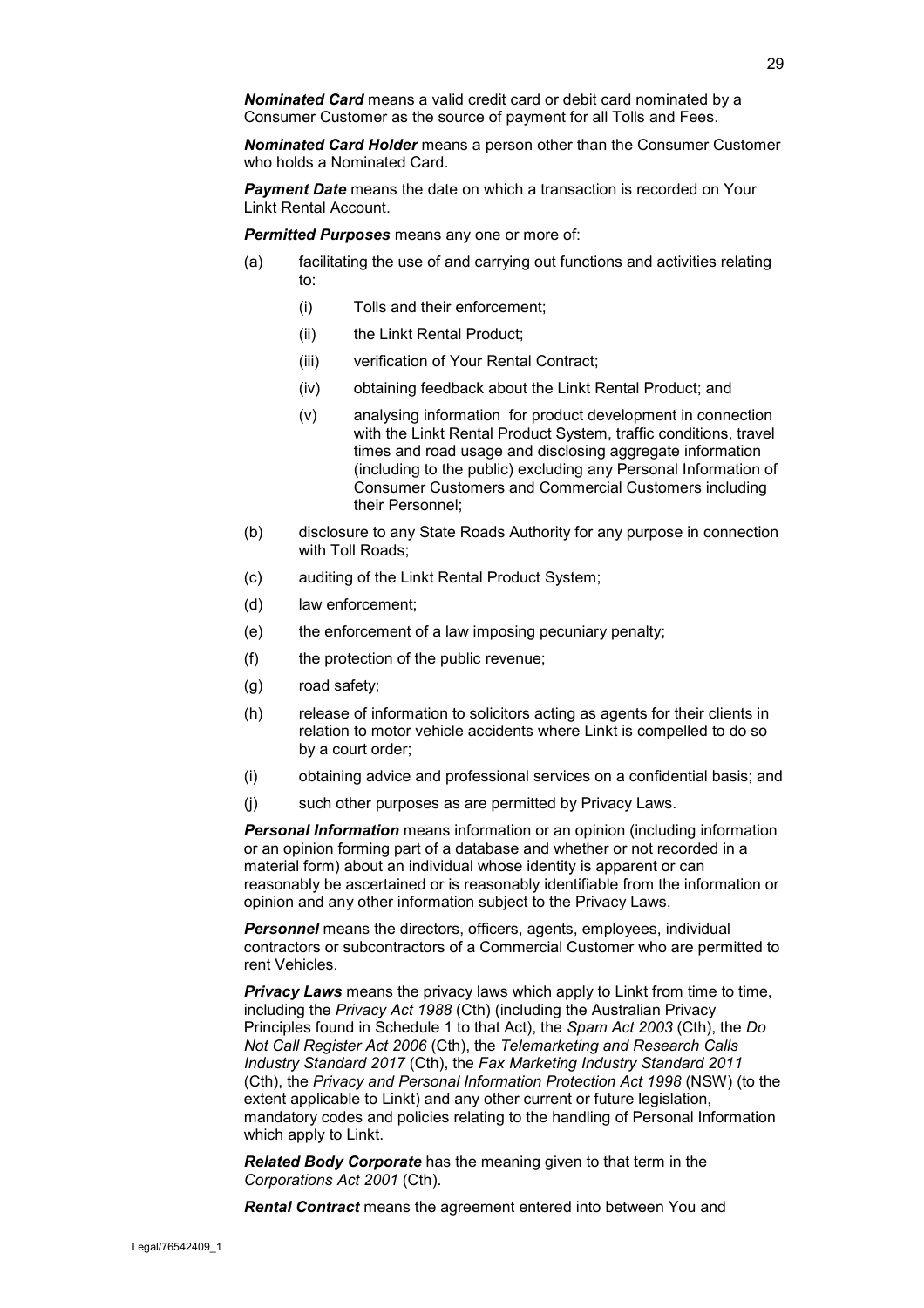Europcar for the rental of Vehicles by You.

*Rental Service Fee* means the rental service fee described in Part C.

*Secretary to the Department of Transport* means the secretary to the Department of Transport in the State of Victoria, with the functions provided by section 33A of the *Transport Integration Act 2010* (Vic).

*State Roads Authority* means TfNSW, Secretary to the Department of Transport, Head, Transport for Victoria and the Department of Transport and Main Roads (as applicable).

*TfNSW* means Transport for NSW ABN 18 804 239 602 a NSW Government agency constituted under the *Transport Administration Act 1988* (NSW), including Roads and Maritime Services (ABN 76 236 371 088).

**Toll** means all toll charges or other fees and charges imposed by Linkt or the operator of a Toll Road for, or taxes payable in respect of, each Trip taken by a Vehicle for use of that Toll Road.

*Toll Roads* means toll roads in the Commonwealth of Australia, in respect of which the Linkt Rental Product is offered by Linkt.

**Trip** means the driving of a Vehicle in one continuous direction on a Toll Road through one or more Electronic Toll Points uninterrupted by exit and subsequent re-entry on that Toll Road.

*Vehicle* means the vehicle described in the Rental Contract that has been rented to a Consumer Customer by Europcar or a vehicle that is rented to Personnel of a Commercial Customer, pursuant to the Rental Contract.

You or Your refers to the Consumer Customer or Personnel (as applicable) that has agreed to be bound to these Linkt Terms and Conditions and with whom the Rental Contract is made.

#### **Part B: Privacy and Credit Reporting Disclosure and Consent**

**Linkt's combined privacy and credit reporting collection statement**

**What information is being collected** Personal Information and Credit-Related Information about You is being collected by Linkt. **Purpose of collection** Linkt collects Personal Information, including Linkt Commercial Rental Product Information and Linkt Consumer Rental Product Information, about You in order to provide the Linkt Rental Product in respect of Vehicles rented from Europcar. Linkt may collect this information from You or from Europcar. Linkt may also collect Credit-Related Information about You from the Credit Reporting Bodies that Linkt deals with and from other Credit Providers who have provided credit to You. You are not required by law to provide Linkt Commercial Rental Product Information or Linkt Consumer Rental Product Information to Linkt, but if this information is not provided, Linkt will not be able to provide the Linkt Rental Product to You. **Use** Linkt only uses the Personal Information and Credit-Related Information that Linkt collects about You to provide the Linkt Rental Product, to arrange payment for any Tolls and Fees that You incur for Trips undertaken by Vehicles and for the other Permitted Purposes set out above. Linkt also uses Personal Information and Credit-Related Information to perform its business functions solely for the purpose of undertaking its obligations under these Linkt Terms and Conditions.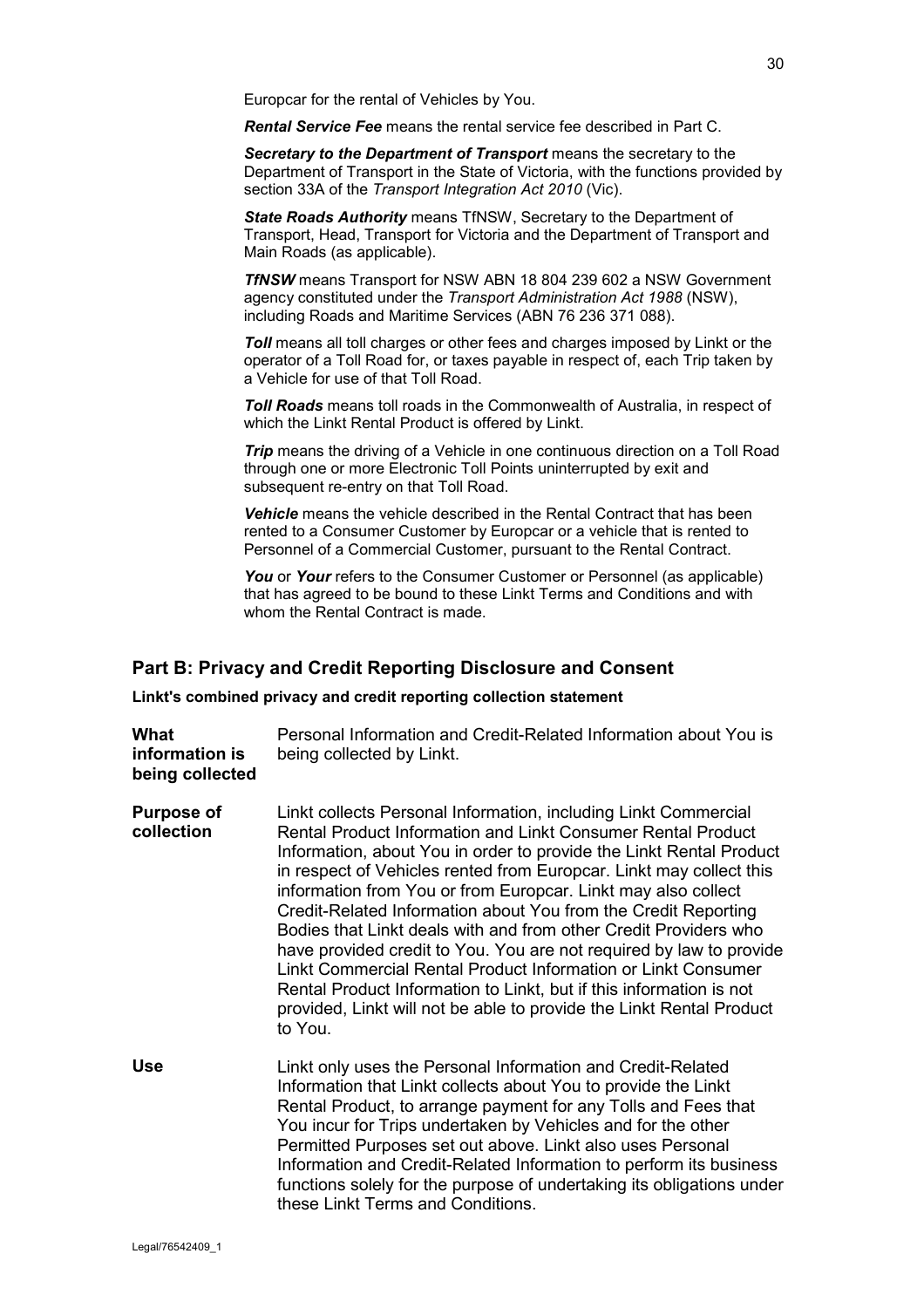**Disclosure** Linkt may disclose the information that it collects about You to a State Roads Authority, Intended Recipients, Authorised Information Recipients, Clearing Houses and Linkt's Associated Contractors.

Depending on the circumstances, Linkt may also disclose the information that it collects about You to other Credit Providers and Credit Reporting Bodies, insurers, third party toll operators, debt collection agencies, government authorities (where required or authorised by law) and Linkt's related entities.

- **Overseas disclosures** In some circumstances, Linkt may hold Personal Information and Credit-Related Information in a different Australian State or Territory or disclose Personal Information and Credit-Related Information to recipients (including Linkt's Associated Contractors) located outside Australia in accordance with any applicable Privacy Laws, including in the Philippines and any other countries listed in our privacy policy from time to time.
- **Your rights** You have a right to access the Personal Information and Credit-Related Information that Linkt holds about You, to correct that Personal Information and Credit-Related Information and to make a complaint about Linkt's handling of Personal Information and Credit-Related Information. More information about how to access and correct Personal Information and Credit-Related Information that Linkt holds about You and how to lodge a complaint relating to Linkt's treatment of Personal Information and Credit-Related Information (and how Linkt will deal with complaints) can be found:
	- in relation to Personal Information, in Linkt's privacy policy (available at: [www.linkt.com.au/legal/policies/transurban](https://www.linkt.com.au/legal/policies/transurban-privacy-policy)[privacy-policy\)](https://www.linkt.com.au/legal/policies/transurban-privacy-policy); and
	- in relation to Credit-Related Information, in Linkt's credit reporting policy (available at: [www.linkt.com.au/legal/policies/transurban-credit-reporting](https://www.linkt.com.au/legal/policies/transurban-credit-reporting-policy)[policy\)](https://www.linkt.com.au/legal/policies/transurban-credit-reporting-policy) or a copy may be obtained in an alternative format by contacting Linkt using the contact details set out above.

#### **Other creditrelated matters** Credit Reporting Bodies collect a range of Credit-Related Information about individuals and use that information to provide a credit-related service to their customers (which includes Linkt). The Credit Reporting Bodies that Linkt may disclose Credit-Related Information to are Equifax Australia, which may be contacted at 138 332 (and any additional Credit Reporting Body notified to You by Linkt).

Where Linkt provides Credit-Related Information to these Credit Reporting Bodies, they may include this information in reports that they subsequently provide about You to other Credit Providers in order to assist those entities to assess their credit worthiness. You have a right to obtain a copy of the credit reporting policies of any Credit Reporting Bodies that Linkt discloses Your Credit-Related Information to. If You would like to obtain a copy of any of these policies, You should contact the relevant Credit Reporting Body directly using the contact details set out above (or as notified to You by Linkt).

If You believe that You have been a victim of fraud or identity theft, You have a right to contact the Credit Reporting Bodies and ask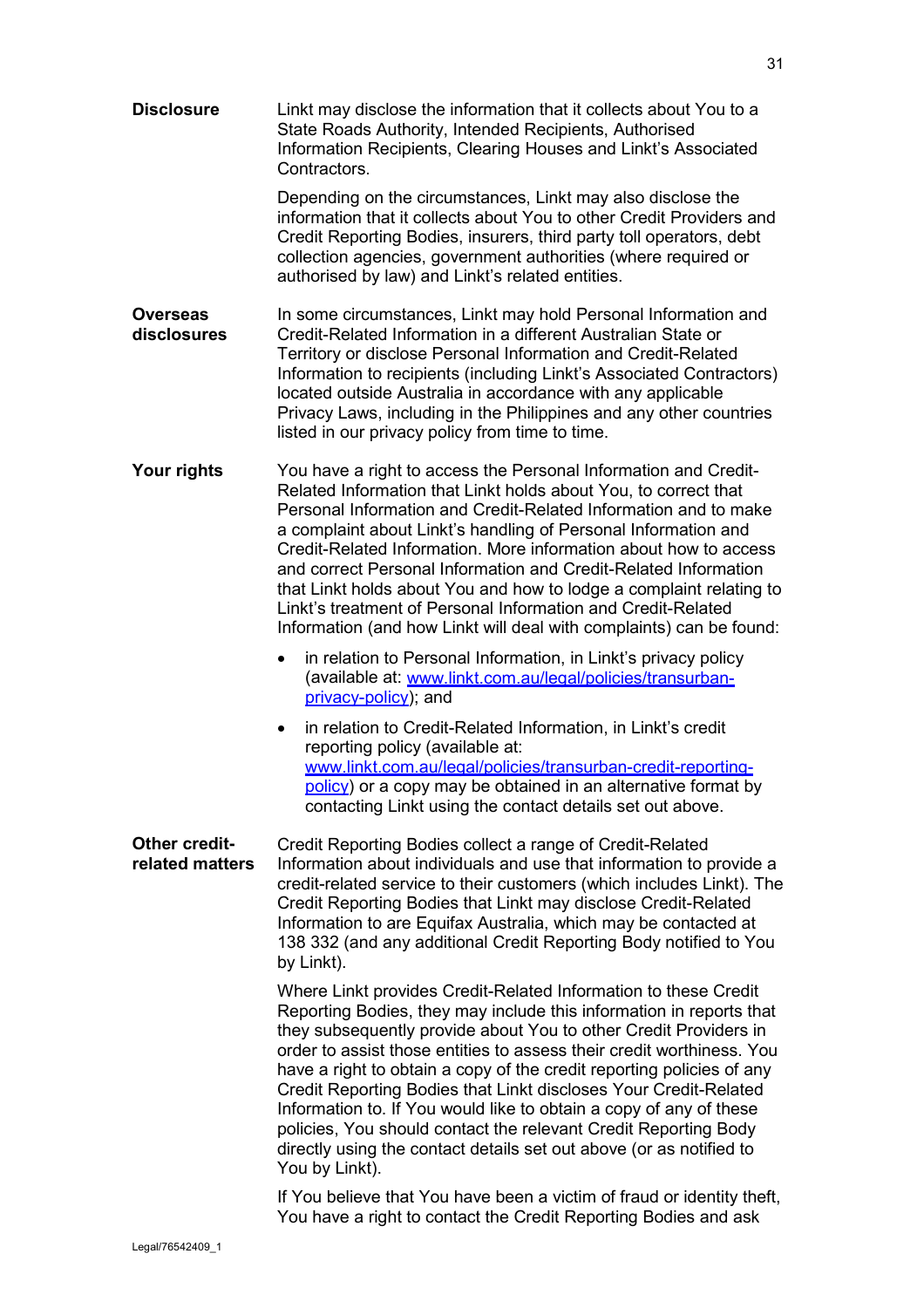them not to disclose Your Credit-Related Information. If You would like to make such a request, please contact the Credit Reporting Bodies directly using the contact details set out above (or as notified to You by Linkt).

If You do not pay for any Tolls and Fees payable in accordance with these Linkt Terms and Conditions, if You defraud Linkt or try to do so, or if You otherwise commit a serious credit infringement, Linkt may disclose details of these defaults to the Credit Reporting Bodies that Linkt deals with in accordance with applicable laws. If Linkt needs to take these steps, this may affect Your ability to obtain a loan or other credit in the future.

#### **Consents**

- <span id="page-31-0"></span>1 In exchange for Linkt providing the Linkt Rental Product, and by accepting and agreeing to be bound by these Linkt Terms and Conditions, You consent to and authorise:
	- (a) the collection, use, holding and disclosure of Personal Information and Credit-Related Information about You by Linkt in accordance with Linkt's combined privacy and credit reporting collection statement set out above and in accordance with any applicable law;
	- (b) collection of Linkt Commercial Rental Product Information or Linkt Consumer Rental Product Information (as applicable) by any Authorised Information Recipient from any person (including from Europcar and from video and/or camera surveillance of Toll Roads conducted by Linkt or third parties for traffic management or toll violation enforcement purposes);
	- (c) use and disclosure of Linkt Commercial Rental Product Information or Linkt Consumer Rental Product Information (as applicable) by and to Authorised Information Recipients for the Permitted Purposes; and
	- (d) disclosure of Linkt Commercial Rental Product Information or Linkt Consumer Rental Product Information (as applicable) in online accounts accessible to any person with access to Your username and password.

#### **Promises made**

- 2 In accepting these Linkt Terms and Conditions, You promise that:
	- (a) prior to disclosing any information to Linkt or Europcar about You, he or she has obtained Your consent to the matters in clause [1](#page-31-0) above; and
	- (b) all information provided to Linkt about You is or will be accurate, complete and up-to-date, and will not be false or misleading.